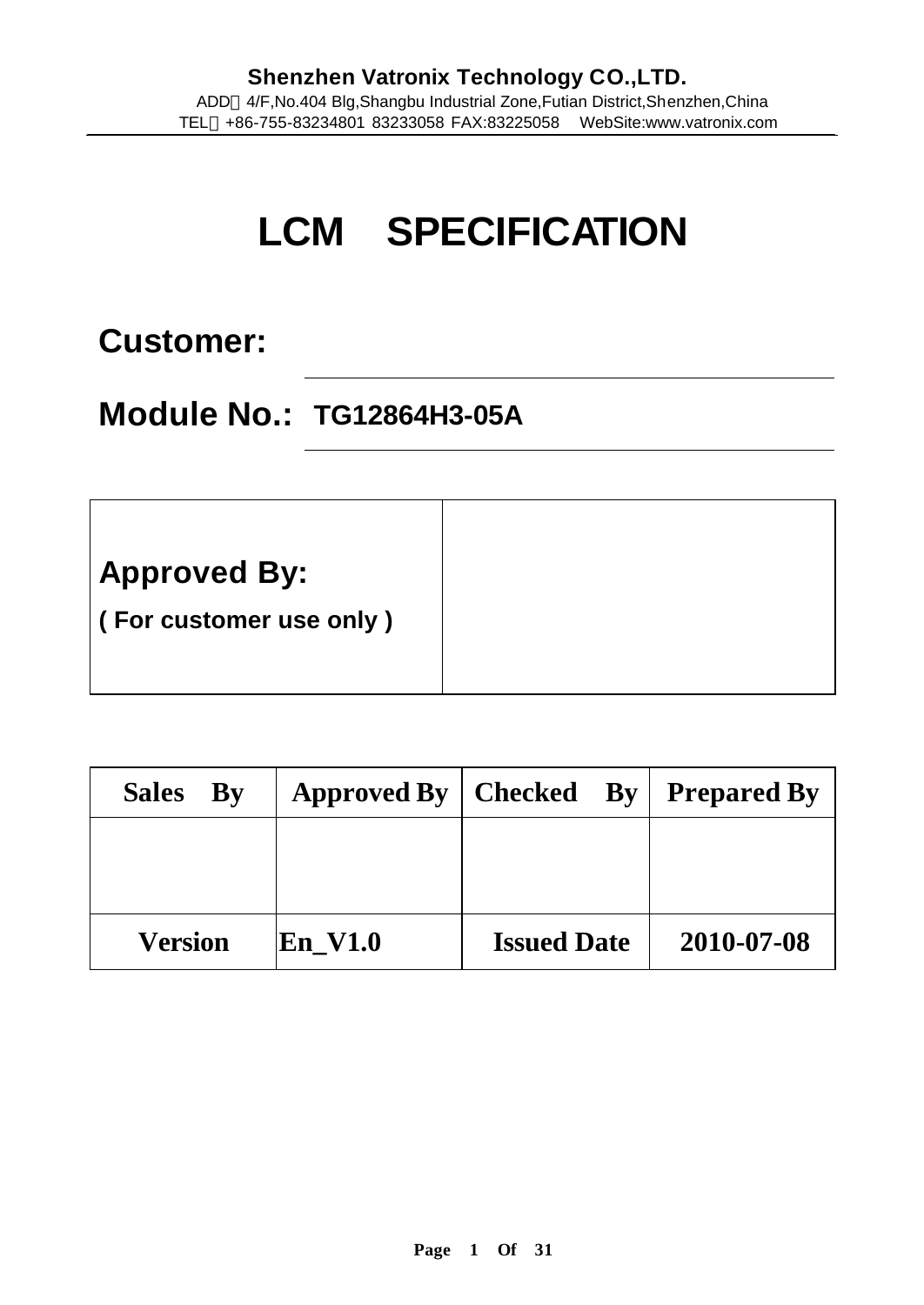# **Contents**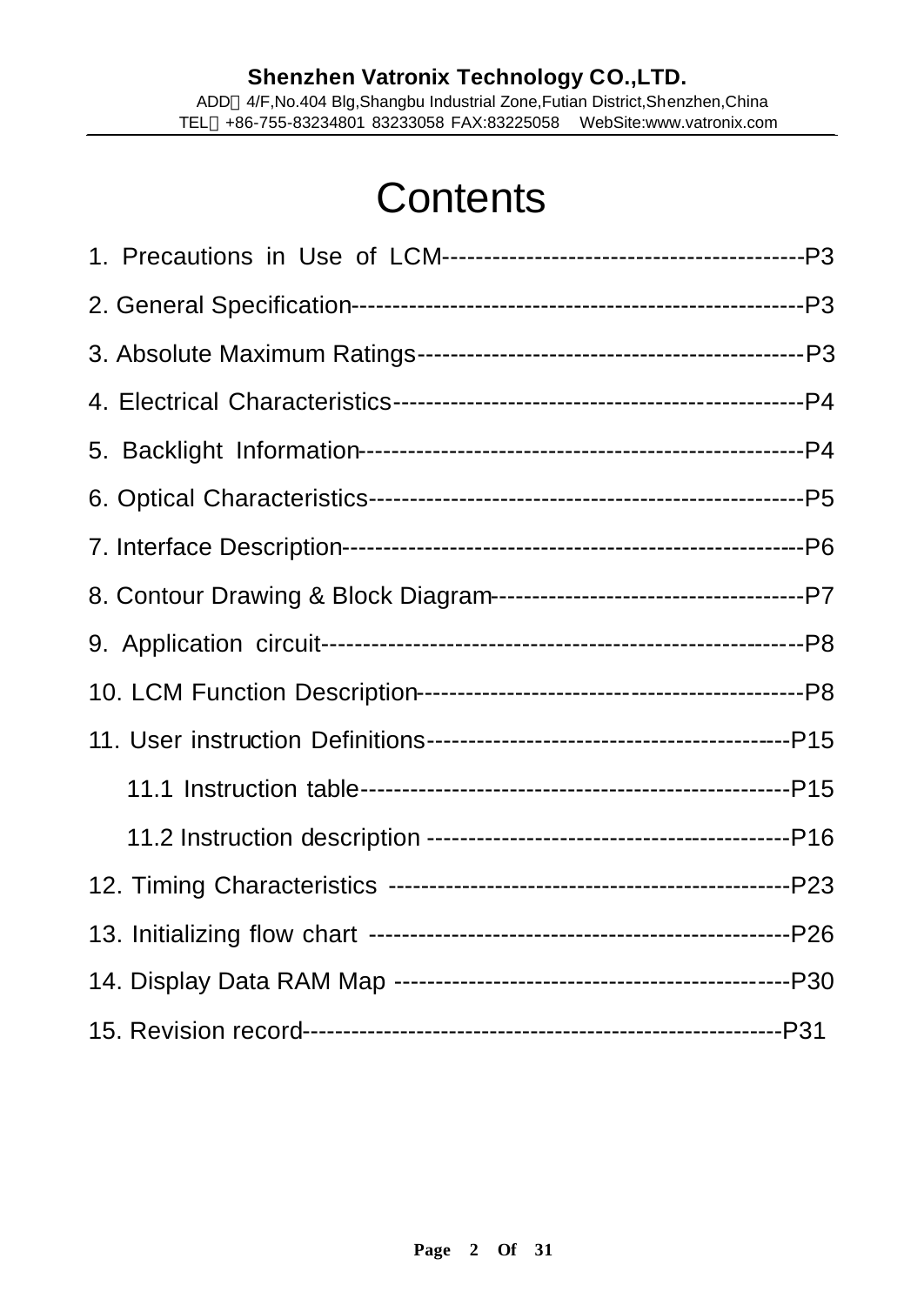ADD 4/F,No.404 Blg,Shangbu Industrial Zone,Futian District,Shenzhen,China TEL +86-755-83234801 83233058 FAX:83225058 WebSite:www.vatronix.com

# **1. Precautions in Use of LCD Module**

- (1) Avoid applying excessive shocks to the module or making any alterations or modifications to it.
- (2) Don't make extra holes on the printed circuit board, modify its shape or change the components of LCD Module.
- (3) Don't disassemble the LCM.
- (4) Don't operate it above the absolute maximum rating.
- (5) Don't drop, bend or twist LCM.
- (6) Soldering: only to the I/O terminals. Storage: please storage in anti-static electricity container and clean environment.

# **2. General Specification**

| <b>ITEM</b>              | <b>STANDARD VALUE</b>                     | <b>UNIT</b> |  |  |
|--------------------------|-------------------------------------------|-------------|--|--|
| Number of dots           | 128X64 Dots                               | Dots        |  |  |
| <b>Outline dimension</b> | 95.0(W)X55.0(H)X10.3MAX.(T)               | mm          |  |  |
| View area                | 65.5(W)X38.0(H)                           | mm          |  |  |
| Active area              | 60.775(W)X32.935(H)                       | mm          |  |  |
| Dot size                 | 0.45(W)X0.49(H)                           | mm          |  |  |
| Dot pitch                | 0.475(W)X0.515H                           | mm          |  |  |
| LCD type                 | FFSTN, negative, transmissiv, super-black |             |  |  |
| View direction           | 6 o'clock                                 |             |  |  |
| Backlight                | <b>RGB LED</b>                            |             |  |  |

### **3. Absolute Maximum Ratings**

| <b>ITEM</b>                  | <b>SYMBOL</b>          | MIN.     | TYP. | MAX.     | <b>UNIT</b> |
|------------------------------|------------------------|----------|------|----------|-------------|
| <b>Operating Temperature</b> | <b>T</b> <sub>OP</sub> | $-10$    |      | $+60$    |             |
| <b>Storage Temperature</b>   | $T_{ST}$               | $-20$    |      | $+70$    |             |
| <b>Input Voltage</b>         | $V_I$                  | $\theta$ |      | $V_{DD}$ |             |
| Supply Voltage For Logic     | $V_{DD}$               |          |      | 5.0      |             |
| Supply Voltage For LCD       | $V_{DD}$ - $V_{EE}$    |          |      | 13.0     |             |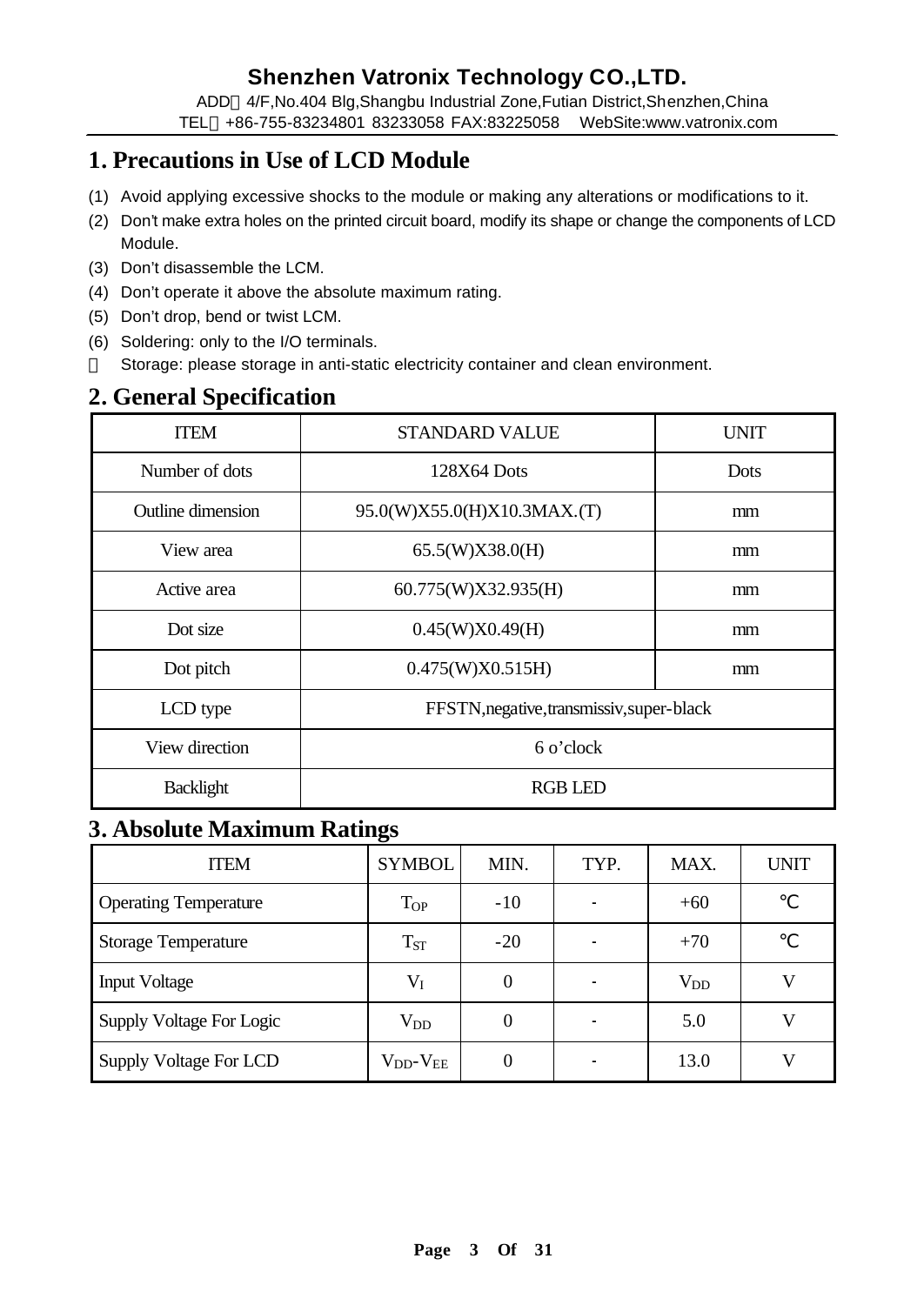ADD 4/F,No.404 Blg,Shangbu Industrial Zone,Futian District,Shenzhen,China TEL +86-755-83234801 83233058 FAX:83225058 WebSite:www.vatronix.com

### **4. Electrical Characteristics**

| <b>ITEM</b>           | <b>SYMBOL</b>       | <b>CONDITION</b>                 | MIN.           | TYP. | MAX.     | <b>UNIT</b>  |
|-----------------------|---------------------|----------------------------------|----------------|------|----------|--------------|
| Logic Voltage         | $V_{DD}$ - $V_{SS}$ |                                  | 2.4            | 3.0  | 3.3      | V            |
| Supply Volt.For LCD   | $V_{DD}$ - $V_{O}$  | $Ta=25$                          |                | 10.5 |          | V            |
| Input High Volt.      | $V_{IH}$            |                                  | 2.0            |      | $V_{DD}$ | $\mathbf{V}$ |
| Input Low Volt.       | $V_{IL}$            |                                  | $-0.3$         |      | 0.8      | V            |
| Output High Volt.     | $V_{OH}$            | $I_{\text{oH}} = -0.2 \text{mA}$ | 2.4            |      | $V_{DD}$ | V            |
| Output Low Volt.      | $V_{OL}$            | $I_{oL} = 1.6mA$                 | $\overline{0}$ |      | 0.4      | V            |
| <b>Supply Current</b> | $I_{DD}$            |                                  |                |      | 1.0      | mA           |

# **5. Backlight Information**

Absolute Maximum ratings (Ta=25 )

| Item                               | Symbol         | Conditions                 | Rating     | Unit |
|------------------------------------|----------------|----------------------------|------------|------|
| Reverse voltage                    | Vr             |                            | 5.0        | V    |
| <b>Reverse Current</b>             | $\mathbf{I}$ r |                            | 20         | uA   |
| Absolute maximum forward Current   | Ifm            |                            | 500        | mA   |
| Peak forward current               | Ifp            | I msec plus 10% Duty Cycle | 120        | mA   |
| Power dissipation                  | $P_d$          |                            | 165        | mW   |
| <b>Operating Temperature Range</b> | Toper          |                            | $-30$ ~+70 |      |
| <b>Storage Temperature Range</b>   | <b>Tst</b>     |                            | $-40$ ~+80 |      |

# Electrical/Optical Characteristics (Ta=25<sup>0</sup>C,If=18\*3mA)

| Color | Wavelength | Spectral line half width | Operating voltage $(v)$ | Forward      |
|-------|------------|--------------------------|-------------------------|--------------|
|       | p(nm)      | (nm)                     | $(\pm 0.15V)$           | Current (mA) |
|       | $- - -$    |                          |                         |              |
|       | $- - -$    | $- - -$                  |                         |              |
|       |            |                          |                         |              |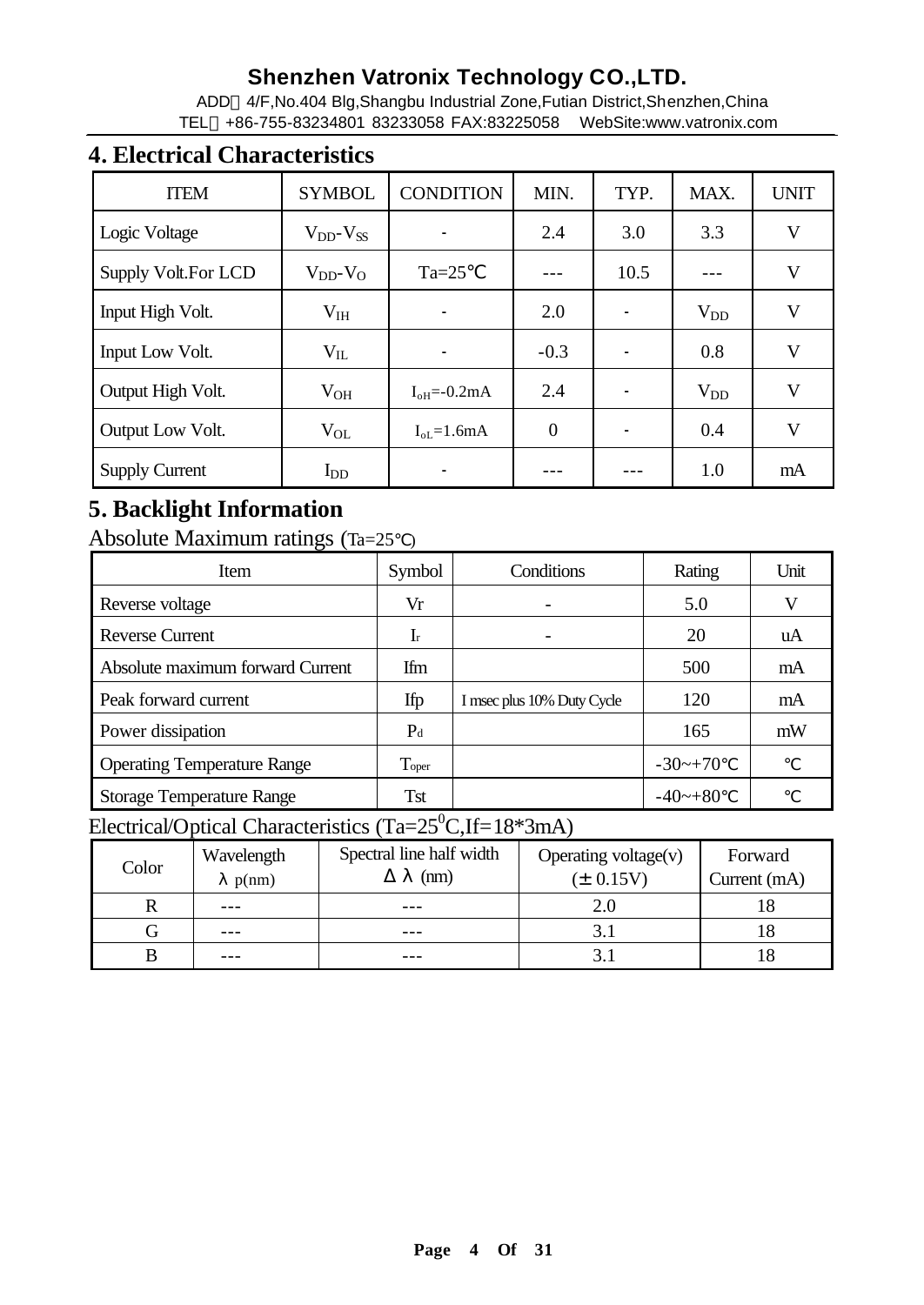ADD 4/F,No.404 Blg,Shangbu Industrial Zone,Futian District,Shenzhen,China TEL +86-755-83234801 83233058 FAX:83225058 WebSite:www.vatronix.com

### **6. Optical Characteristics**

| <b>ITEM</b>           |           | SYMBOL CONDITION | <b>MIN</b> | TYP | <b>MAX</b> | <b>UNIT</b> |
|-----------------------|-----------|------------------|------------|-----|------------|-------------|
| <b>View Angle</b>     | (V)       | CR<br>2          | 10         |     | 120        | deg.        |
|                       | (H)       | CR<br>2          | $-45$      |     | 45         | deg.        |
| <b>Contrast Ratio</b> | <b>CR</b> |                  |            | 5   |            |             |
| Response Time         | T rise    |                  |            | 200 | 300        | ms          |
|                       | T fall    |                  |            | 150 | 200        | ms          |

### **Wew Angles**



### **Contrast Ratio**



#### Response time

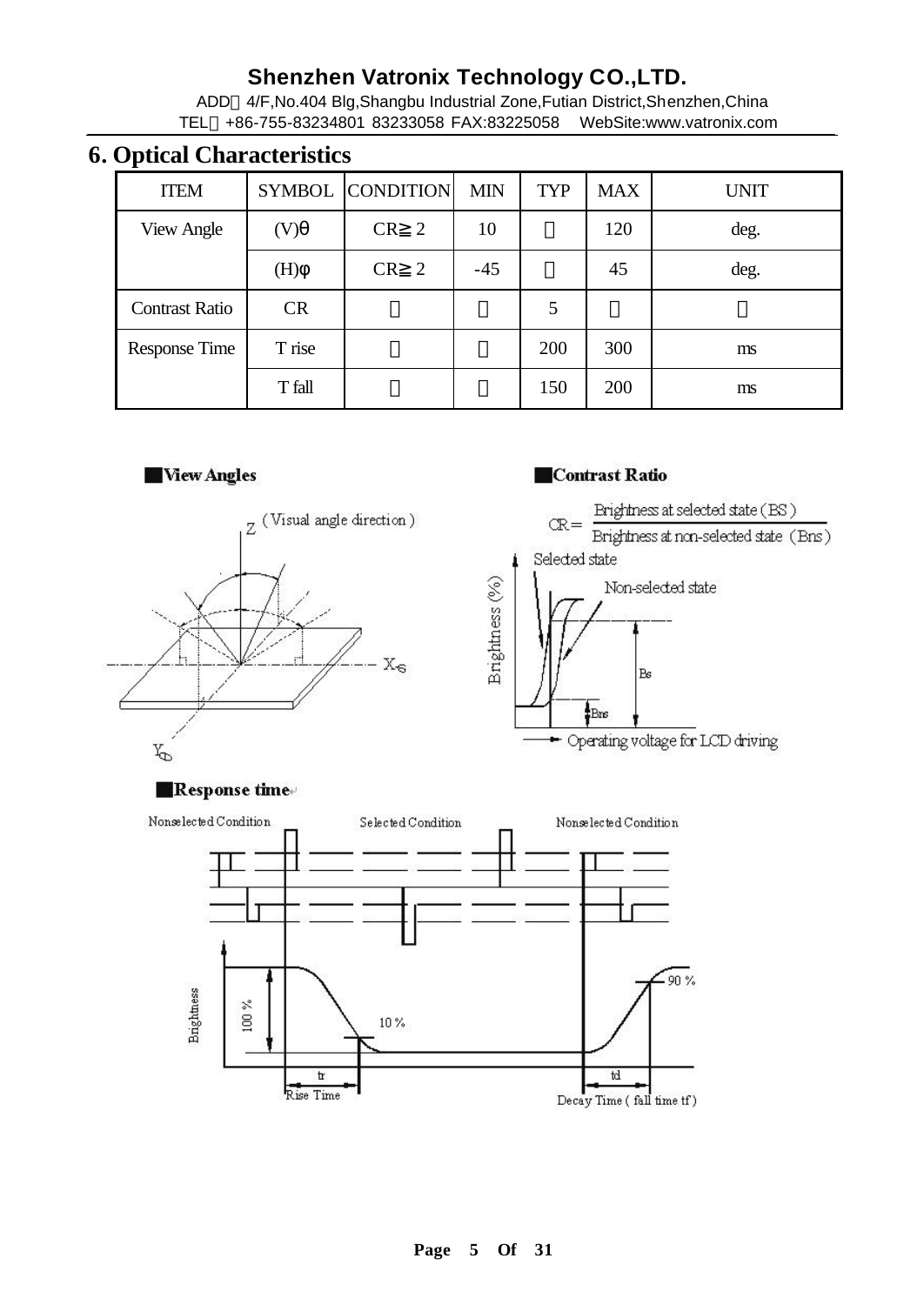ADD 4/F,No.404 Blg,Shangbu Industrial Zone,Futian District,Shenzhen,China TEL +86-755-83234801 83233058 FAX:83225058 WebSite:www.vatronix.com

# **7.Interface Description**

| Pin No.        | Symbol         | Level | Description                                                                                         |  |  |
|----------------|----------------|-------|-----------------------------------------------------------------------------------------------------|--|--|
| $\mathbf{1}$   | /CS            | L     | Chip select input pins. Low active                                                                  |  |  |
| $\overline{2}$ | /RST           | L     | When /RST is "L", initialization is executed.                                                       |  |  |
| 3              | A <sub>0</sub> | H/L   | Register select input pin<br>$AO = "H": "AO"$ are display data<br>$AO = "L": "AO"$ are control data |  |  |
| $\overline{4}$ | <b>SCLK</b>    | H/L   | Serial input clock(SCLK)                                                                            |  |  |
| 5              | SD             | H/L   | Serial input data (SID)                                                                             |  |  |
| 6              | $V_{DD}$       | 3.0V  | Power supply for Logic                                                                              |  |  |
| 7              | $V_{SS}$       | 0V    | Ground                                                                                              |  |  |
| 8              | $R(LED-)$      | 0V    | Cathode of Red LED Backlight                                                                        |  |  |
| 9              | $A(LED+)$      | 3V    | Anode of LED Backlight                                                                              |  |  |
| 10             | $G(LED-)$      | 0V    | Cathode of Green LED Backlight                                                                      |  |  |
| 11             | $B(LED-)$      | 0V    | Cathode of Blue LED Backlight                                                                       |  |  |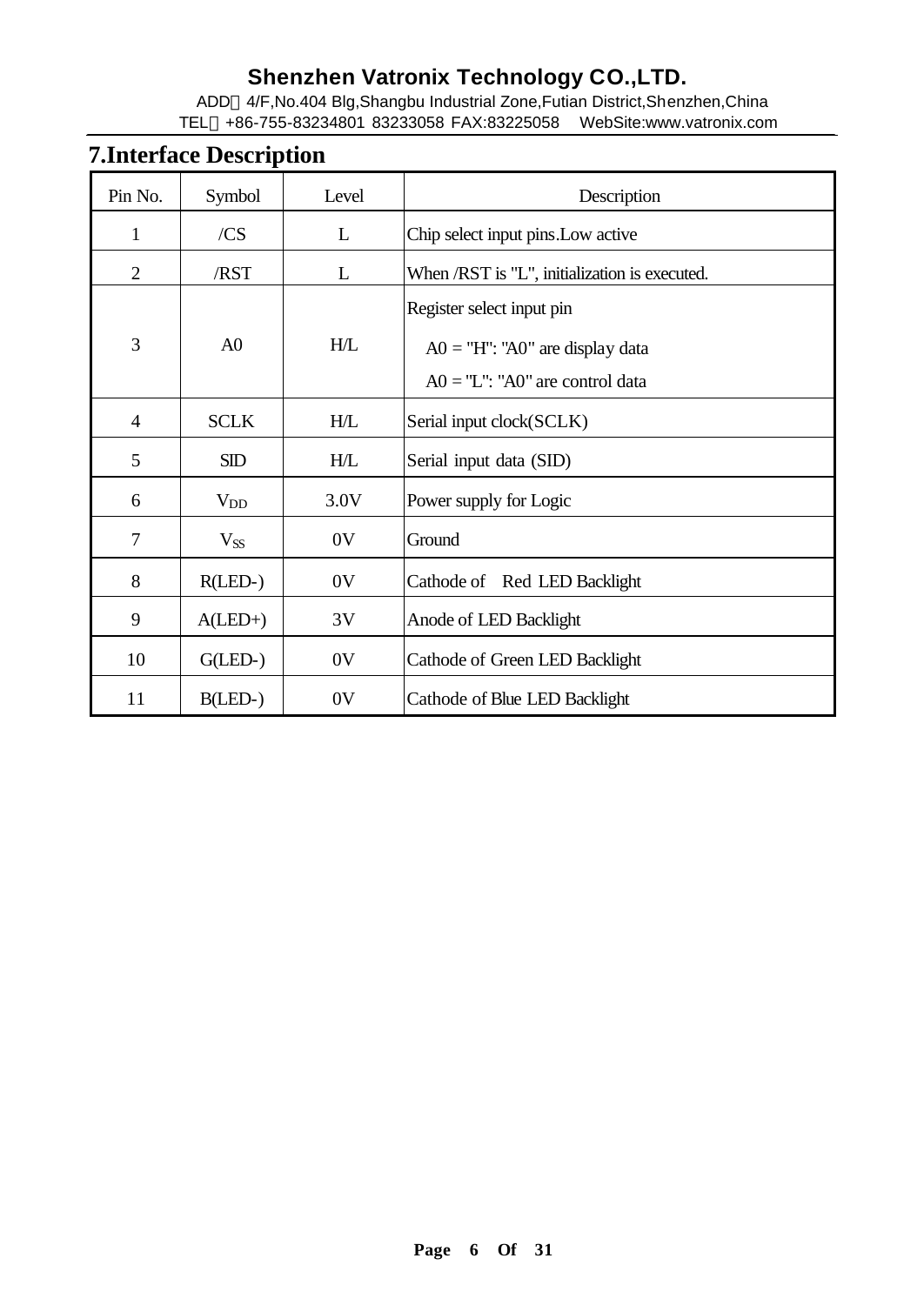ADD 4/F,No.404 Blg,Shangbu Industrial Zone,Futian District,Shenzhen,China TEL +86-755-83234801 83233058 FAX:83225058 WebSite:www.vatronix.com

### **8. Contour Drawing & Block Diagram**



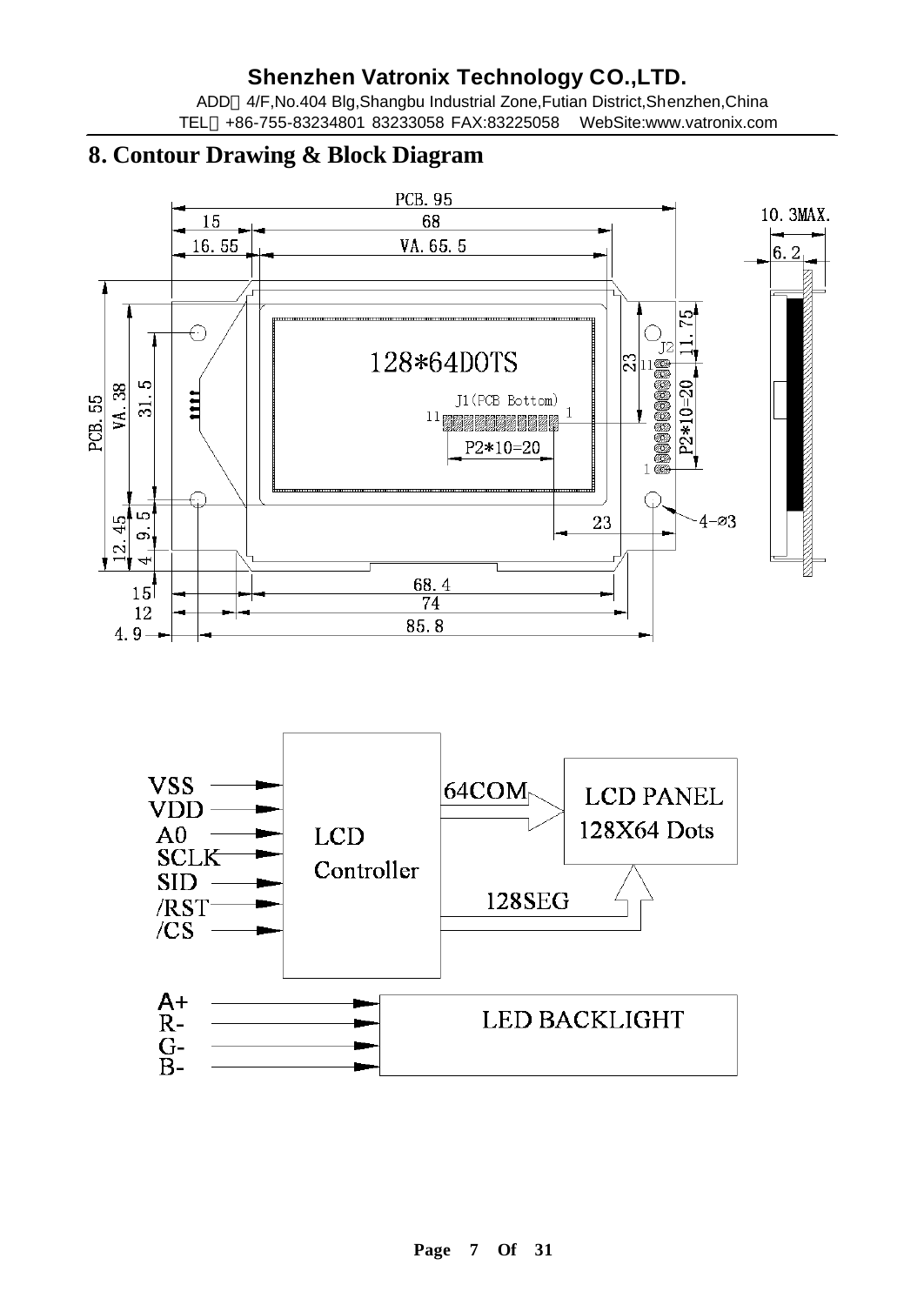#### TEL +86-755-83234801 83233058 FAX:83225058 WebSite:www.vatronix.com

### **9. Application circuit**



### **10. LCM Function Description**

The LCM built-in Sitronix ST7565P. ST7565P is a single chip driver & controller LSI for graphic dot-matrix liquid crystal display systems. This chip can be connected directly to a microprocessor, accepts serial or 8-bit parallel display data from the microprocessor, stores the display data in an on-chip display data RAM of 65 x 132 bits and generates a liquid crystal display drive signal independent of the microprocessor. It provides a high-flexible display section due to 1-to-1 correspondence between on-chip display data RAM bits and LCD panel pixels. It contains 65 common driver circuits and 132 segment driver circuits, so that a single chip can drive a 65 x 132 dot display. And the capacity of the display can be increased through the use of master/slave multi-chip structures.

These chip are able to minimize power consumption because it performs display data RAM read/

write operation with no external operation clock. In addition, because it contains power supply circuits necessary to drive liquid crystal,which is a display clock oscillator circuit, high performance voltage converter circuit, high-accuracy voltage regulator circuit, low power consumption voltage divider resistors and OP-Amp for liquid crystal driver power voltage, it is possible to make the lowest power consumption display system with the fewest components for high performance portable systems.

#### **On-chip Display Data RAM**

-Capacity:  $65 \times 132 = 8,580$  bits

-RAM bit data "1" : a dot of display is illuminated.

-RAM bit data "0": a dot of display is not illuminated.

#### **Various Function Set**

-Display ON/OFF, set initial display line, set page address, set column address, read status, write/ read display data, select segment driver output, reverse display ON/OFF, entire display ON/OFF, select LCD bias, set/reset modify-read, select common driver output, control display power circuit, select internal regulator resistor ratio for V0 voltage regulation, electronic volume, set static indicator state.

-H/W and S/W reset available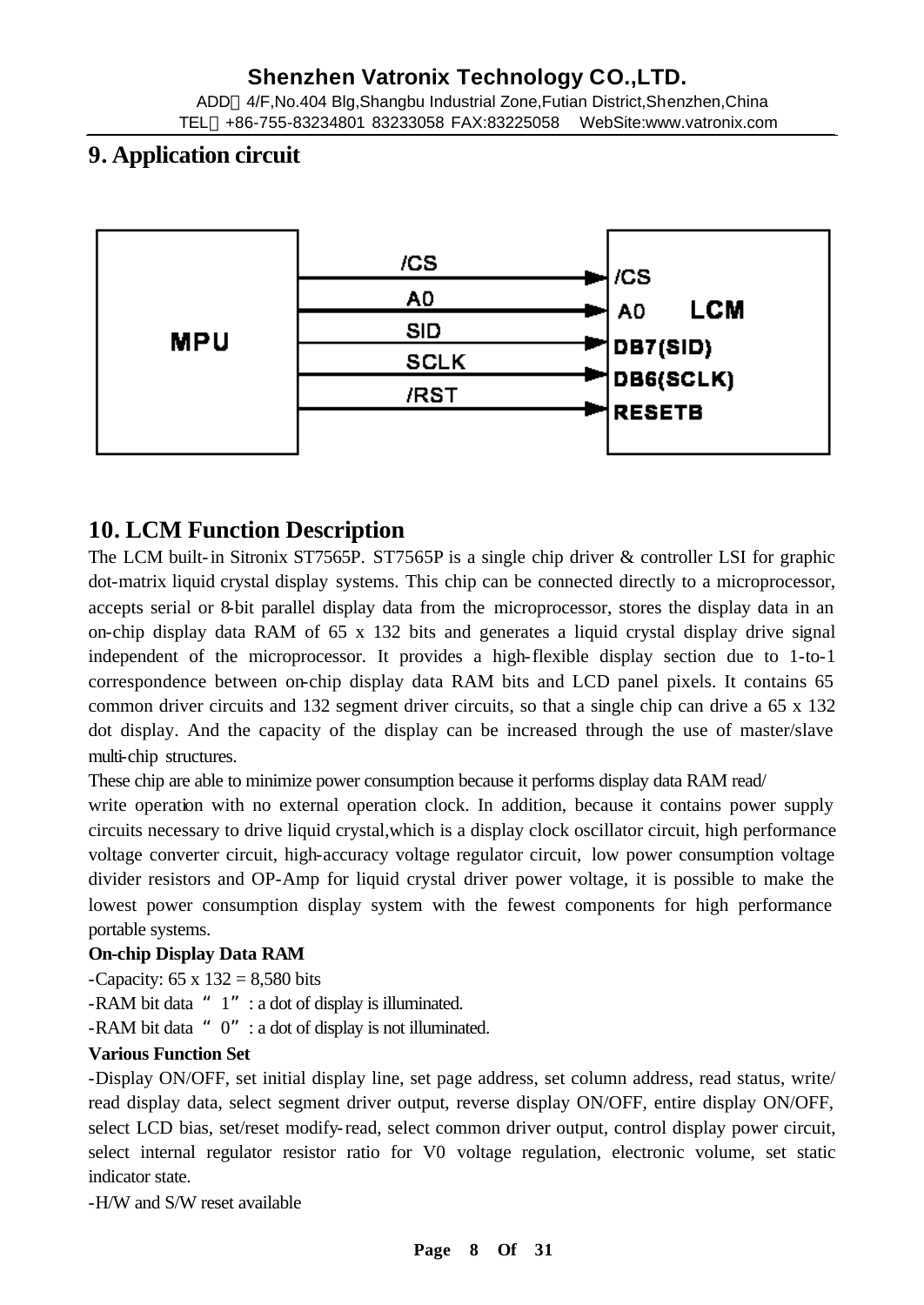ADD 4/F,No.404 Blg,Shangbu Industrial Zone,Futian District,Shenzhen,China

TEL +86-755-83234801 83233058 FAX:83225058 WebSite:www.vatronix.com

-Static drive circuit equipped internally for indicators with 4 flashing modes

### **Built-in Analog Circuit**

-On-chip oscillator circuit for display clock (external clock can also be used)

-High performance voltage converter (with booster ratios of x2, x3, x4 and x5, where the step-up reference voltage can be used externally)

-High accuracy voltage regulator (temperature coefficient: -0.05%/ºC or external input)

-Electronic contrast control function (64 steps)

 $-Veref = 2.1V \pm 3\%$  (V0 voltage adjustment voltage)

-High performance voltage follower (V1 to V4 voltage divider resistors and OP-Amp for increasing drive capacity)

### **Operating Voltage Range**

- Supply voltage (VDD): 2.4 to 3.6 V

- LCD driving voltage (VLCD =  $V0 - VSS$ ): 4.5 to 13.0 V

### **Low Power Consumption**

-Operating power: 400uA typical. (Condition:  $VDD = 3V$ , x 4 boosting(VCI is VDD), V0 = 11V, internal power supply ON, display OFF and normal mode is selected)

-Standby power: 30uA maximum. (During power save [standby] mode)

### **Microprocessor interface**

-High-speed 8-bit parallel interface with 6800-series or 8080-series. (These LCM masked).

-Serial interface (only write operation) available. (These LCM available).

### **Chip Select Input**

There are /CS1 pins for chip selection. The LCM can interface with an MPU only when /CS is "L". When these pins are set to any other combination, RS, E\_RDB, and RW\_WRB inputs are disabled and DB0 to DB7 are to be high impedanc e. And, in case of serial interface, the internal shift register and the counter are reset.

### **Parallel / Serial Interface (These LCM use serial interface only)**

LCM used ST7565P has three types of interface with an MPU, which are one serial and two parallel interface**s.** 

| PS | $v_{\rm vpe}$      | $\sqrt{3}$ | ∩רי | 268 | Interface mode |                      |
|----|--------------------|------------|-----|-----|----------------|----------------------|
|    | Parallel<br>CS 1 B |            | CS2 |     |                | 6800-series MPU mode |
| H  |                    |            |     |     |                |                      |

L Serial CS1B CS2 \* Serial-mode

#### **This parallel or serial interface is determined by PS pin as shown in following table.**

#### **Parallel interface (PS = "H")**

The 8-bit bi-directional data bus is used in parallel interface and the type of MPU is selected by C68 as shown in following table.

 **\*: Don't care**

| C68 | CS 1 B | ിറി | RS | <b>RDB</b> | <b>WRB</b><br>RW | DB0 to DB7 | Interface mode |  |
|-----|--------|-----|----|------------|------------------|------------|----------------|--|
|     |        |     | RS |            | RW               | DB0 to DB7 | 6800-series    |  |
|     |        |     | RS | <b>RDB</b> | /WR              | DB0 to DB7 | 8080-series    |  |

#### **Microprocessor Selection for Parallel Interface**

The type of data transfer is determined by signals at RS, E\_RDB and RW\_WRB as following Table.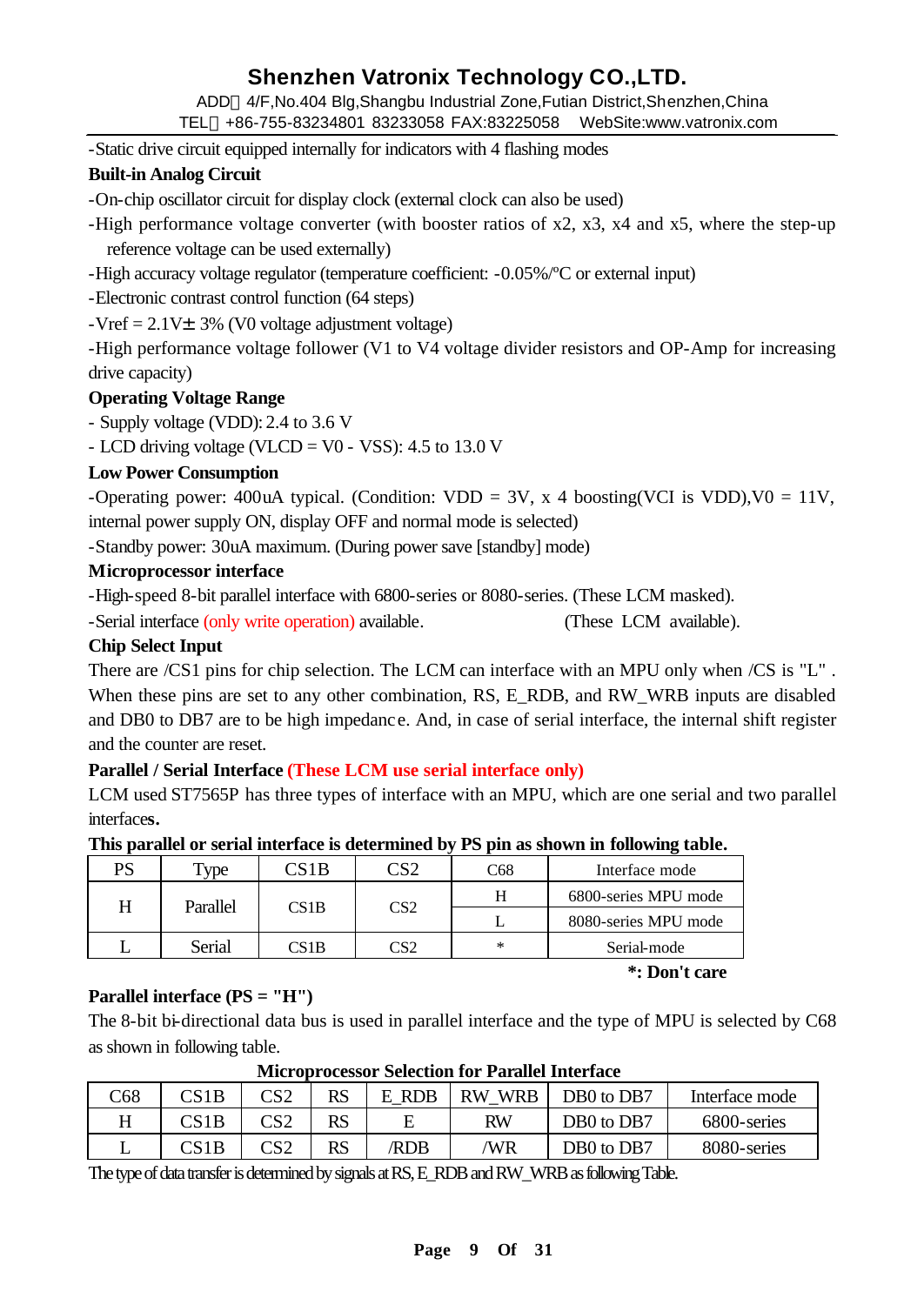ADD 4/F,No.404 Blg,Shangbu Industrial Zone,Futian District,Shenzhen,China TEL +86-755-83234801 83233058 FAX:83225058 WebSite:www.vatronix.com

|                   | <b>Parallel Data Transfer</b> |             |       |               |                                           |  |  |  |  |  |  |  |  |  |
|-------------------|-------------------------------|-------------|-------|---------------|-------------------------------------------|--|--|--|--|--|--|--|--|--|
| Common            |                               | 6800-series |       | 8080-series   | Description                               |  |  |  |  |  |  |  |  |  |
| <b>RS</b>         | E_RDB                         | RW_WRB      | E_RDB | <b>RW_WRB</b> |                                           |  |  |  |  |  |  |  |  |  |
| H                 | H                             | H           | L     | $H_{\rm}$     | Display data read out                     |  |  |  |  |  |  |  |  |  |
| H                 | $H_{\rm}$                     | L           | H     | L             | Display data write                        |  |  |  |  |  |  |  |  |  |
| L                 | H                             | H           | L     | H             | Register status read                      |  |  |  |  |  |  |  |  |  |
|                   | $H_{\rm}$                     |             | H     | L             | Writes to internal register (instruction) |  |  |  |  |  |  |  |  |  |
| CS <sub>1</sub> B |                               |             |       |               |                                           |  |  |  |  |  |  |  |  |  |
| CS <sub>2</sub>   |                               |             |       |               |                                           |  |  |  |  |  |  |  |  |  |
| <b>RS</b>         |                               |             |       |               |                                           |  |  |  |  |  |  |  |  |  |







Figure 2. 8080-Series MPU Interface Protocol (PS="H", MI="L")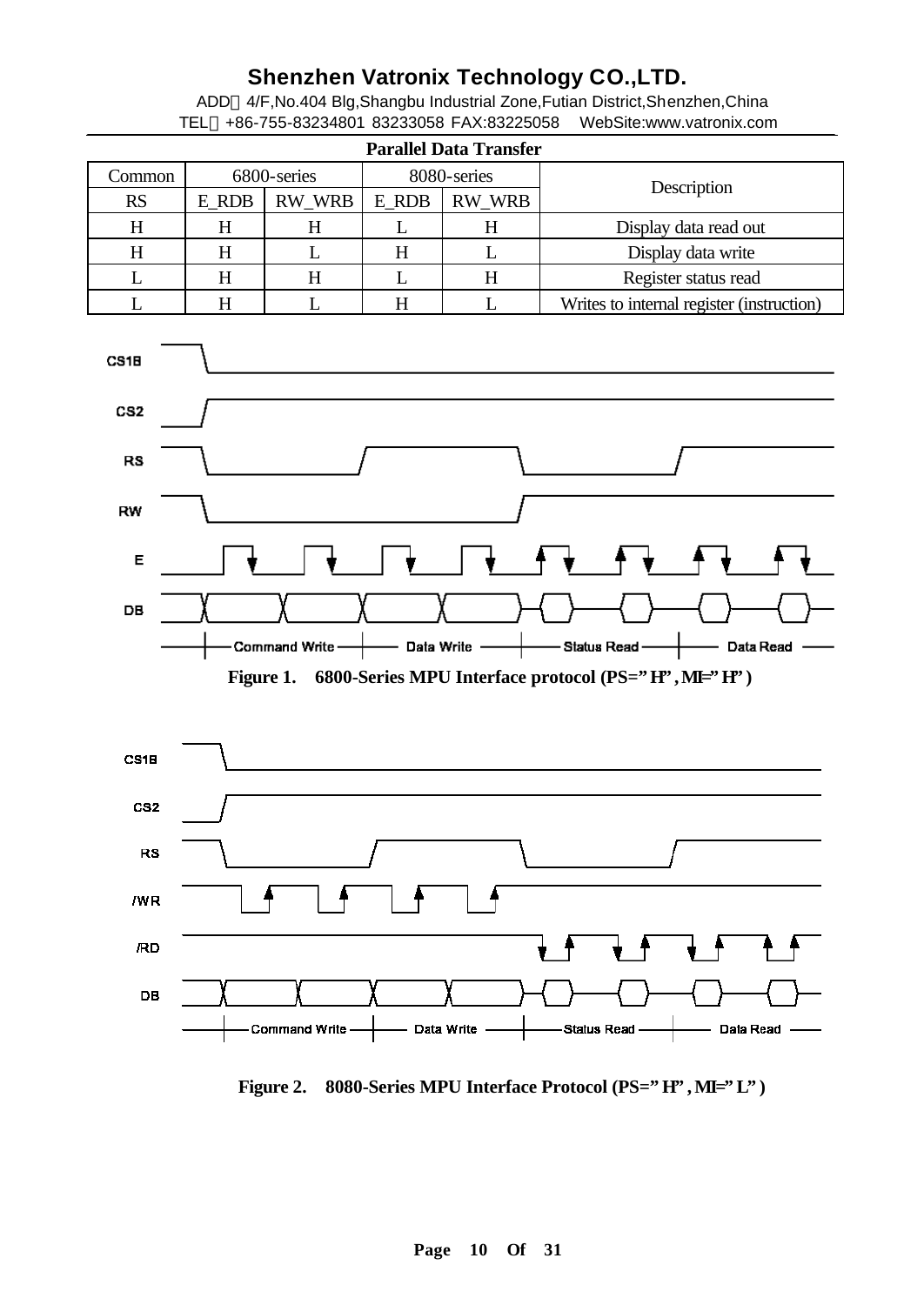ADD 4/F,No.404 Blg,Shangbu Industrial Zone,Futian District,Shenzhen,China TEL +86-755-83234801 83233058 FAX:83225058 WebSite:www.vatronix.com

### **Serial Interface (PS = "L")**

When the ST7565P is active, serial data (DB7) and serial clock (DB6) inputs are enabled. And not active, the internal 8-bit shift register and the 3-bit counter are reset. Serial data can be read on the rising edge of serial clock going into DB6 and processed as 8-bit parallel data on the eighth serial clock. Serial data input is display data when RS is high and control data when RS is low. Since the clock signal (DB6) is easy to be affected by the external noise caused by the line length, the operation check on the actual machine is recommended.



**Figure 3. Serial Interface Protocol**

### **Busy Flag (For parallel interface only)**

The Busy Flag indicates whether the LCM is operating or not. When DB7 is "H" in read status operation, this device is in busy status and will accept only read status instruction. If the cycle time is correct, the microprocessor needs not to check this flag before each instruction, which improves the MPU performance.

### **DISPLAY DATA RAM (DDRAM)**

The Display Data RAM stores pixel data for the LCD. It is 65-row by 132-column addressable array. Each pixel can be selected when the page and column addresses are specified. The 65 rows are divided into 8 pages of 8 lines and the 9th page with a single line (DB0 only). Data is read from or written to the 8 lines of each page directly through DB0 to DB7. The microprocessor can read from and write to RAM through the I/O buffer. Since the LCD controller operates independently, data can be written into RAM at the same time as data is being displayed without causing the LCD flicker.

### **Page Address Circuit**

The LCM incorporates 4-bit Page A ddress register changed by only the "Set Page" instruction. Page Address 8 (DB3 is "H", but DB2, DB1 and DB0 are "L") is a special RAM area for the icons and display data DB0 is only valid.When Page Address is above 8, it is impossible to access to on-chip RAM. See in "Display Data RAM Map"

### **Line Address Circuit .**

This circuit assigns DDRAM a Line Address corresponding to the first line (COM0) of the display. Therefore, by setting line address repeatedly, it is possible to realize the screen scrolling and page switching without changing the contents of on-chip RAM as shown in "Display Data RAM Map" It incorporates 6-bit line address register changed by only the initial display line instruction and 6-bit counter circuit. At the beginning of each LCD frame, the contents of register are copied to the line counter which is increased by CL signal and generates the Line Address for transferring the 132-bit RAM data to the display data latch circuit. However, display data of icons are not scrolled because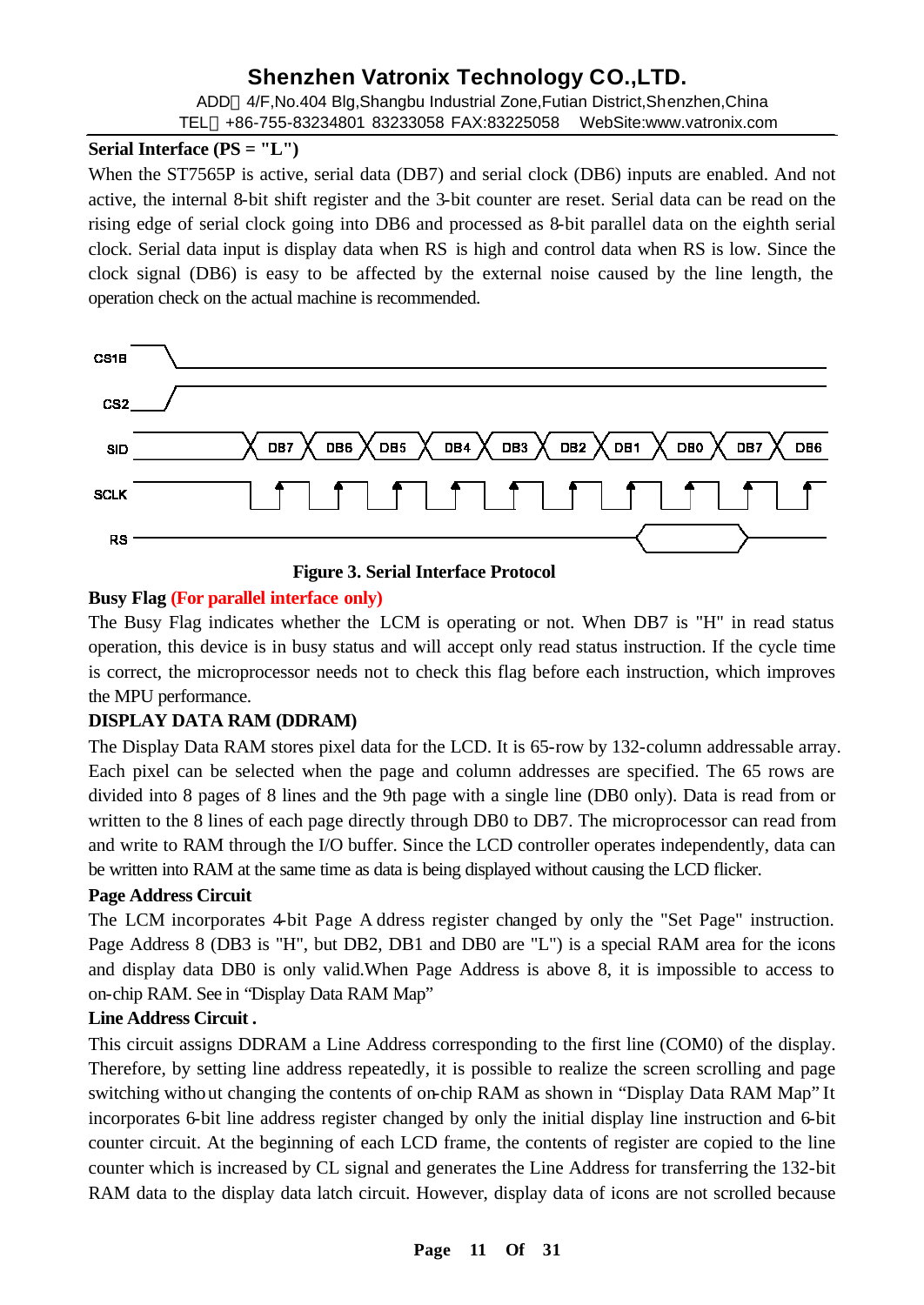ADD 4/F,No.404 Blg,Shangbu Industrial Zone,Futian District,Shenzhen,China TEL +86-755-83234801 83233058 FAX:83225058 WebSite:www.vatronix.com

the MPU can not access Line Address of icons.

#### **Column Address Circuit**

Column Address circuit has an 8-bit preset counter that provides column address to the Display Data RAM. When set Column Address MSB / LSB instruction is issued, 8-bit [Y7:Y0] is updated. And, since this address is increased by 1 each a read or write data instruction, microprocessor can access the display data continuously. However, the counter is not increased and locked if a non-existing address above 84H. It is unlocked if a column address is set again by set Column Address MSB / LSB instruction. And the Column Address counter is independent of page address register. ADC select instruction makes it possible to invert the relationship between the Column Address and the segment outputs. It is necessary to rewrite the display data on built-in RAM after issuing ADC Select instruction.

#### **RESET CIRCUIT**

Setting /RST to "L" or Reset instruction can initialize internal function. When /RST becomes "L", following procedure is occurred. Display ON / OFF: OFF Entire display ON / OFF: OFF(normal) ADC select: OFF(normal) Reverse display ON / OFF: OFF(normal) Power control register (VC, VR, VF) =  $(0, 0, 0)$ Serial interface internal register data clear LCD bias ratio: 1/9 (1/65 duty), 1/8 (1/55 duty), 1/8 (1/49duty),1/6 (1/33 duty) On-chip oscillator OFF Power save release Read-modify-write: OFF SHL select:OFF (normal) Static indicator mode: OFF Static indicator register:  $(S1, S0) = (0, 0)$ Display start line: 0 (first) Column address: 0 Page address: 0 Regulator resistor select register:  $(R2, R1, R0) = (1, 0, 0)$ Reference voltage set: OFF Reference voltage control register:  $(SV5, SV4, SV3, SV2, SV1, SV0) = (1, 0, 0, 0, 0, 0)$ While /RST is "L" or Reset instruction is executed, no instruction except read status could be accepted. Reset status appears at DB4. After DB4 becomes "L", any instruction can be accepted. RESETB must be connected to the reset pin of the MPU, and initialize the MPU and this LSI at the same time. The initialization by RESETB is essential before used.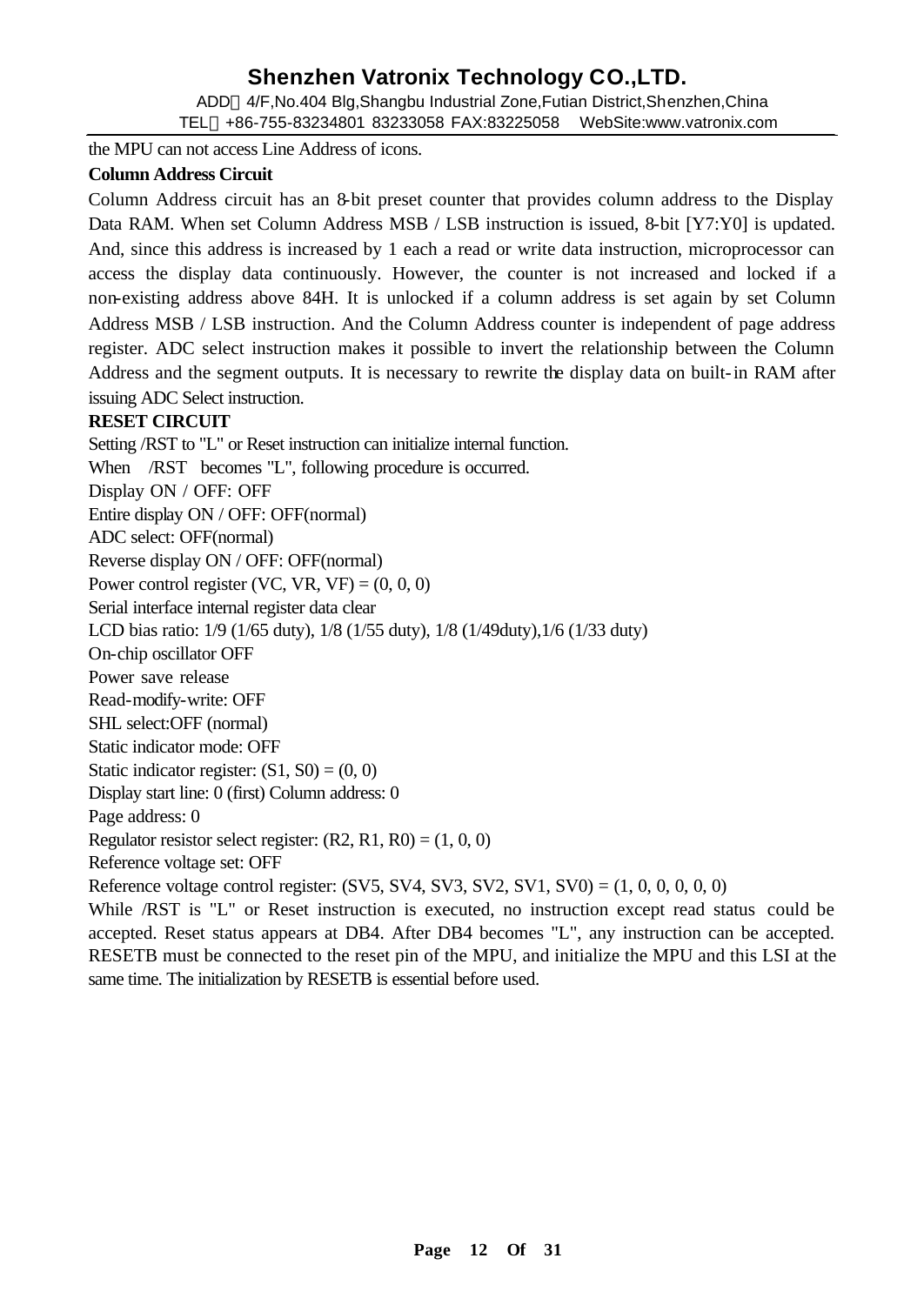ADD 4/F,No.404 Blg,Shangbu Industrial Zone,Futian District,Shenzhen,China

#### TEL +86-755-83234801 83233058 FAX:83225058 WebSite:www.vatronix.com

#### **POWER SUPPLY CIRCUITS**

The Power Supply circuits generate the voltage levels necessary to drive liquid crystal driver circuits with low power consumption and the fewest components. There are voltage converter circuits, voltage regulator circuits, and voltage follower circuits. They are valid only in master operation and controlled by power control instruction. For details, refers to "Instruction Description".

#### **Voltage Converter Circuits**

These circuits boost up the electric potential between VCI and VSS to 2, 3, 4 or 5 times toward positive side and boosted voltage is outputted from VOUT pin. These LCM fixed to 4 times.

#### **Voltage Regulator Circuits**

The function of the internal Voltage Regulator circuits is to determine liquid crystal operating voltage, V0, by adjusting resistors, Ra and Rb, within the range of |V0| < |VOUT|. Because VOUT is the operating voltage of operational-amplifier circuits, it is necessary to be applied internally or externally. For the Eq. 1, we determine V0 by Ra, Rb and VEV. The Ra and Rb are connected internally or externally by INTRS pin. And VEV called the voltage of electronic volume is determined by Eq. 2, where the parameter a is the value selected by instruction, "Set Reference Voltage Register", within the range 0 to 63. VREF voltage at  $Ta = 25^{\circ}C$  is shown in table 1.

 $V0 = (1 + Rb/Ra)$  x  $V_{FV}$  [V] ------ (Eq. 1)

$$
V_{EV}=(1-(63-a)/162) \times V_{REF}
$$
 [V]-----(Eq. 2)

Table 1. VREF Voltage at Ta =  $25 \text{ °C}$ 

| ? EE | Temp. coefficient |  |
|------|-------------------|--|
|      | $-0.05\%$ / °C    |  |
|      | External input    |  |



Figure 4. Internal Voltage Regulator Circuit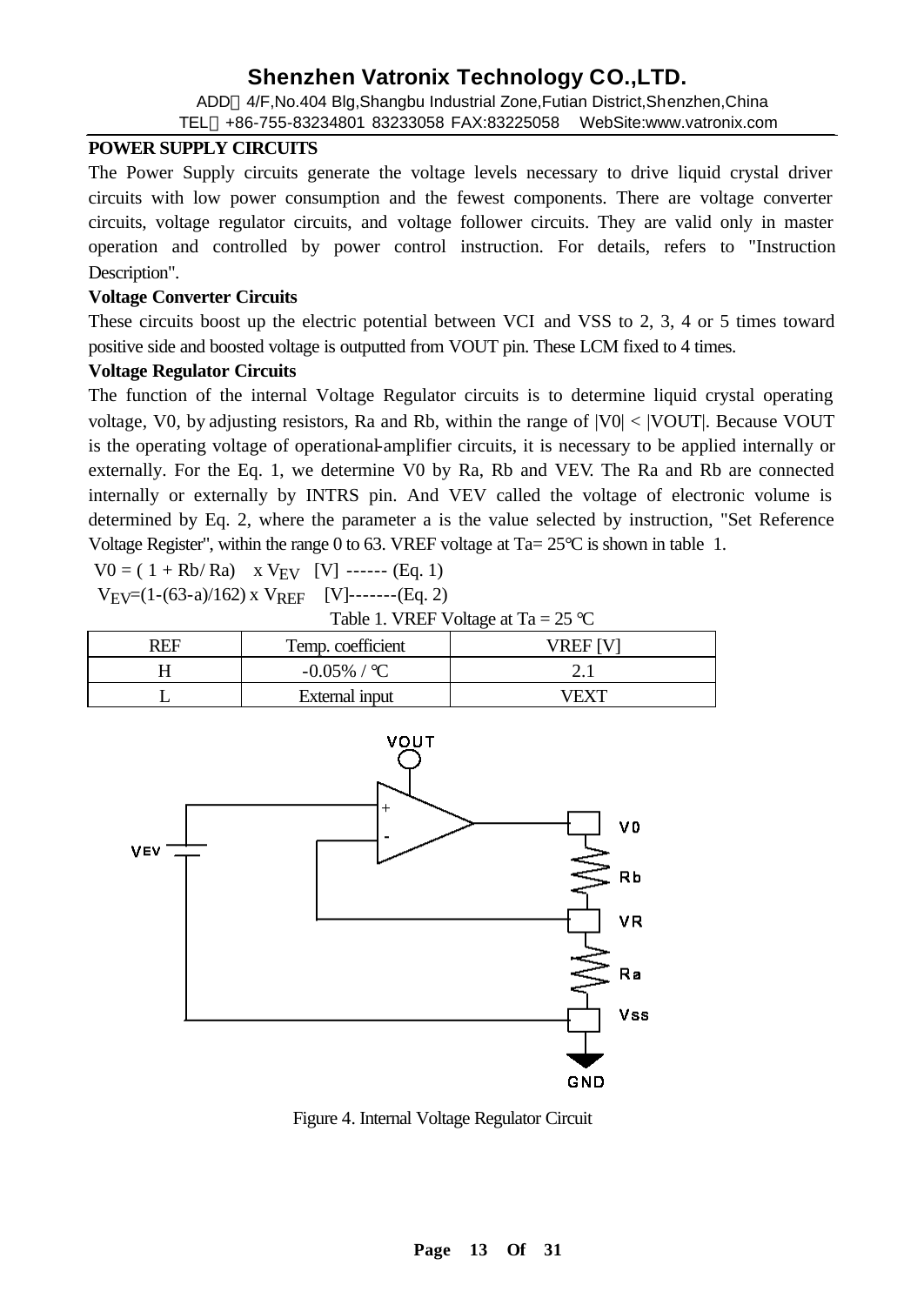ADD 4/F,No.404 Blg,Shangbu Industrial Zone,Futian District,Shenzhen,China TEL +86-755-83234801 83233058 FAX:83225058 WebSite:www.vatronix.com

**In Case of Using Internal Resistors, Ra and Rb. (INTRS = "H") (LCM fixed to "H" )**

When INTRS pin is "H", resistor Ra is connected internally between VR pin and V

SS, and Rb is connected between V0 and VR. We determine V0 by two instructions, "Regulator Resistor Select" and "Set Reference Voltage".

The following figure shows V0 voltage measured by adjusting internal regulator resistor ratio (Rb / Ra) and 6-bit electronic volume registers for each temperature coefficient at Ta =  $25^{\circ}$ C.



Figure 5. Electronic Volume Level

#### **In Case of Using External Resistors, Ra and Rb. (INTRS = "L")**

When INTRS pin is "L", it is necessary to connect external regulator resistor Ra between VR and VSS, and Rb between V0 and VR. Example: For the following requirements

- 1. LCD driver voltage,  $V0 = 10V$
- 2. 6-bit reference voltage register  $=(1, 0, 0, 0, 0, 0)$
- 3. Maximum current flowing  $Ra$ ,  $Rb = 1uA$  From Eq. 1

 $10 = (1 + Rb/Ra)$  x V<sub>EV</sub> [V] ------ (Eq. 3)

From Eq. 2

 $V_{\text{EV}}=(1-(63-32)/162) \times 2.1 = 1.698 \text{ [V]}$ ------(Eq. 4)

From requirement 3.

 $10 / (Rb + Ra) = 1$  [uA ] ------ (Eq. 5) From equations Eq.3, 4 and 5

Ra @ 1.69 [MW] Rb @ 8.31 [MW]

The following table shows the range of V0 depending on the above requirements.

|              |                                         |                      | Electronic volume level |          |  |  |  |  |  |  |
|--------------|-----------------------------------------|----------------------|-------------------------|----------|--|--|--|--|--|--|
|              |                                         | $\cdots$             |                         | $\cdots$ |  |  |  |  |  |  |
| $\mathbf{H}$ | $\epsilon$ $\epsilon$ $\tau$<br>$\cdot$ | $\cdots$<br>$\cdots$ |                         |          |  |  |  |  |  |  |

|  | Table 2. V0 Depending on Electronic Volume Level |  |  |
|--|--------------------------------------------------|--|--|
|--|--------------------------------------------------|--|--|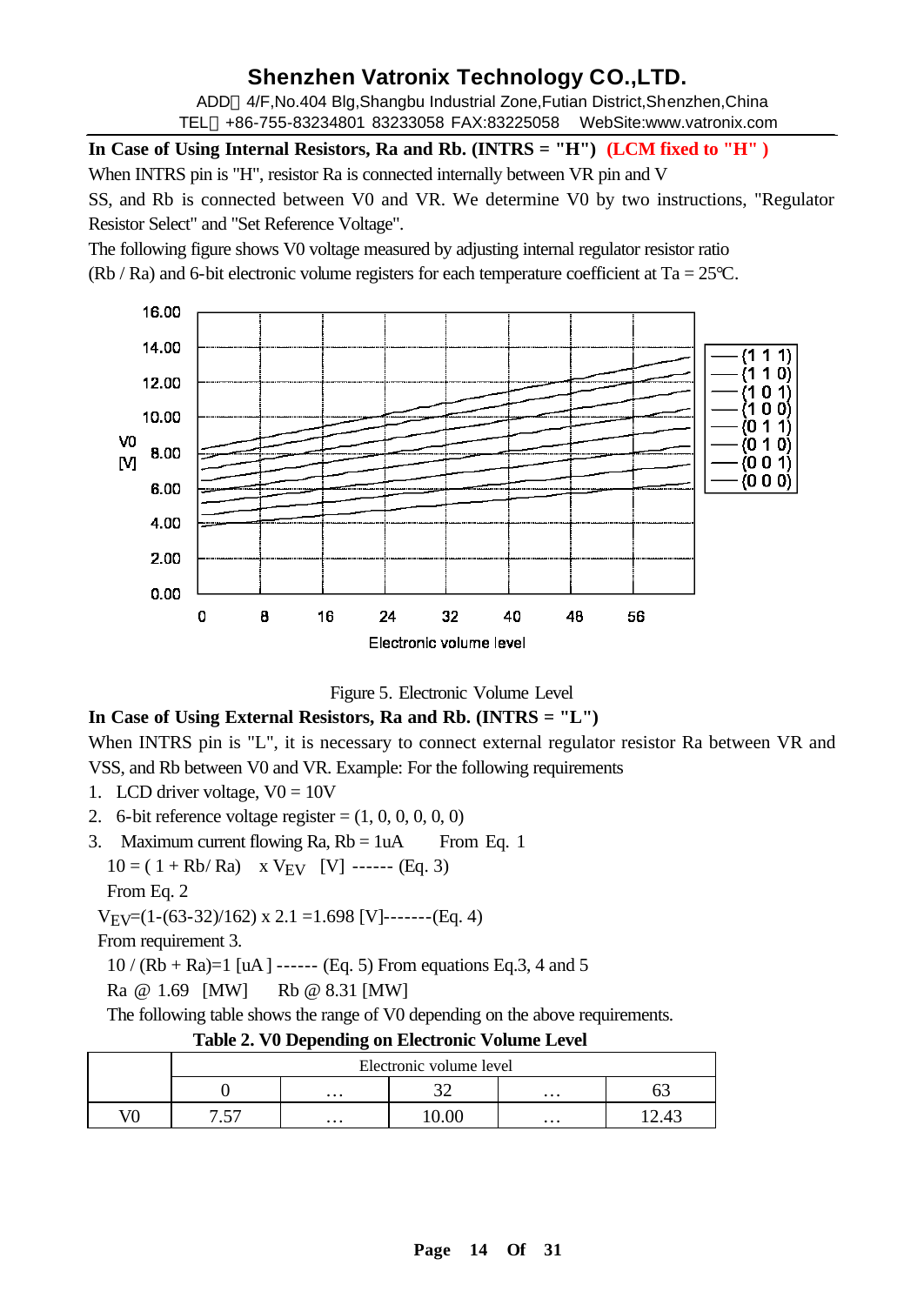ADD 4/F,No.404 Blg,Shangbu Industrial Zone,Futian District,Shenzhen,China TEL +86-755-83234801 83233058 FAX:83225058 WebSite:www.vatronix.com

### **11. User instruction Definitions**

### **11.1** Instruction table

| Command                                                                 |    |     |            |        | <b>Command Code</b>       |               |                           |                              |        |                   |                                     | Function                                                                                                   |
|-------------------------------------------------------------------------|----|-----|------------|--------|---------------------------|---------------|---------------------------|------------------------------|--------|-------------------|-------------------------------------|------------------------------------------------------------------------------------------------------------|
|                                                                         | A0 | /RD | <b>NVR</b> | D7.    |                           |               |                           | D6 D5 D4 D3 D2 D1            |        |                   | DO                                  |                                                                                                            |
| (1) Display ON/OFF                                                      | o  | 1   | 0          | 1      | $\overline{\mathfrak{o}}$ | 1             | $\overline{\mathfrak{o}}$ | 1                            | 1      | 1                 | $\overline{\mathfrak{o}}$<br>1      | <b>LCD display ON/OFF</b><br>0: OFF, 1: ON                                                                 |
| (2) Display start line set                                              | 0  | 1   | 0          | 0      | 1.                        |               |                           | Display start address        |        |                   |                                     | Sets the display RAM display start<br>line address                                                         |
| (3) Page address set                                                    | 0  | 1   | 0          | 1      | 0                         | 1             | 1                         |                              |        | Page address      |                                     | Sets the display RAM page<br>address                                                                       |
| (4) Column address set                                                  | o  | 1   | $\Omega$   | 0      | 0                         | 0             | 1.                        |                              |        |                   | Most significant<br>column address  | Sets the most significant 4 bits of                                                                        |
| upper bit<br>Column address set<br>lawer bit                            | 0  | 1   | 0          | 0      | 0                         | 0             | 0.                        |                              |        |                   | Least significant<br>column address | the display RAM column address.<br>Sets the least significant 4 bits of<br>the display RAM column address. |
| (5) Status read                                                         | 0  | 0   | 1          |        |                           | <b>Status</b> |                           | 0                            | 0      | 0 <sub>0</sub>    |                                     | Reads the status data                                                                                      |
| (6) Display data write                                                  | 1  | 1   | 0          |        |                           |               |                           | Write data                   |        |                   |                                     | Writes to the display RAM                                                                                  |
| (7) Display data read                                                   | 1  | 0   | 1          |        |                           |               |                           | Read data                    |        |                   |                                     | Reads from the display RAM                                                                                 |
| (8) ADC select                                                          | 0  | 1   | 0          | 1      | 0                         | 1             | 0                         | 0                            | 0      | o                 | 0<br>1                              | Sets the display RAM address<br>SEG output correspondence<br>0: normal, 1: reverse                         |
| (9) Display normal/<br>reverse                                          | 0  | 1   | 0          | 1      | 0                         | 1             | 0                         | 0                            | 1      | 1                 | 0<br>1                              | Sets the LCD display normal/<br>reverse<br>0: normal, 1: reverse                                           |
| (10) Display all points<br><b>ON/OFF</b>                                | 0  | 1   | 0          | 1      | 0                         | 1             | 0                         | ٥                            | 1      | 0                 | 0<br>1                              | Display all points<br>0: normal display<br>1: all points ON                                                |
| (11) LCD bias set                                                       | 0  | 1   | 0          | 1      | 0                         | 1             | 0                         | 0                            | 0      | 1                 | 0<br>1                              | Sets the LCD drive voltage bias<br>Iratio<br>0: 1/9 bias, 1: 1/7 bias (ST7565R)                            |
| (12) Read/modify/write                                                  | 0  | 1   | 0          | 1      | 1                         | 1             | 0                         | 0                            | 0      | o                 | 0                                   | Column address increment<br>At write: +1<br>At read: 0                                                     |
| (13) End                                                                | 0  | 1   | 0          | 1      | 1                         | 1.            | 0                         | 1                            | 1      | 1                 | 0                                   | Clear read/modify/write                                                                                    |
| (14) Reset                                                              | 0  | 1   | 0          | 1      | 1                         | 1.            | o                         | 0                            | 0      | 1                 | 0                                   | Internal reset                                                                                             |
| (15) Common output<br>mode select                                       | o  | 1   | 0          | 1      | 1                         | 0             | 0                         | 0<br>1                       | ۰      | $\star$           | $\bullet$                           | Select COM output scan direction<br>0: normal direction<br>1: reverse direction                            |
| (16) Power control set                                                  | 0  | 1   | 0          | 0      | 0                         | 1             | 0                         | 1                            |        | Operating<br>mode |                                     | Select internal power supply<br>operating mode                                                             |
| (17) Vo voltage regulator<br>internal resistor ratio<br>set             | 0  | - 1 | 0          | 0      | 0                         | 1.            | 0                         | 0                            |        | Resistor<br>ratio |                                     | Select internal resistor<br>ratio(Rb/Ra) mode                                                              |
| (18) Electronic volume<br>mode set<br>Electronic volume<br>register set | o  | 1   | 0          | 1<br>0 | 0<br>0                    | 0.            | 0                         | 0<br>Electronic volume value |        | $0$ 0             | $\blacksquare$                      | Set the Vo output voltage<br>electronic volume register                                                    |
| (19) Static indicator<br><b>ON/OFF</b>                                  | 0  | 1   | 0          | 1      | 0                         | 1.            | o                         | 1                            | 1      | 0                 | 0<br>1                              | 0: OFF, 1: ON                                                                                              |
| Static indicator<br>register set                                        |    |     |            | 0      | 0                         | 0             | 0                         | 0                            | 0      |                   | 0 Mode                              | Set the flashing mode                                                                                      |
| (20) Booster ratio set                                                  | 0  | 1   | o          | 1<br>0 | 1<br>0                    | 1<br>0        | 1<br>0                    | 1<br>0                       | 0<br>0 |                   | $0\quad 0$<br>step-up<br>value      | select booster ratio<br>00: 2x, 3x, 4x<br>01:5x<br>11:6x                                                   |
| (21) Power saver                                                        |    |     |            |        |                           |               |                           |                              |        |                   |                                     | Display OFF and display all<br>points ON compound command                                                  |
| (22) NOP                                                                | 0  | 1   | 0          | 1      | 1.                        | 1.            | 0                         | 0                            | 0      | 1                 | 1.                                  | Command for non-operation                                                                                  |
| (23) Test                                                               | 0  | 1   | 0          | 1      | 1.                        | 1.            | 1                         | *                            |        | *                 | $\star$                             | Command for IC test. Do not<br>use this command                                                            |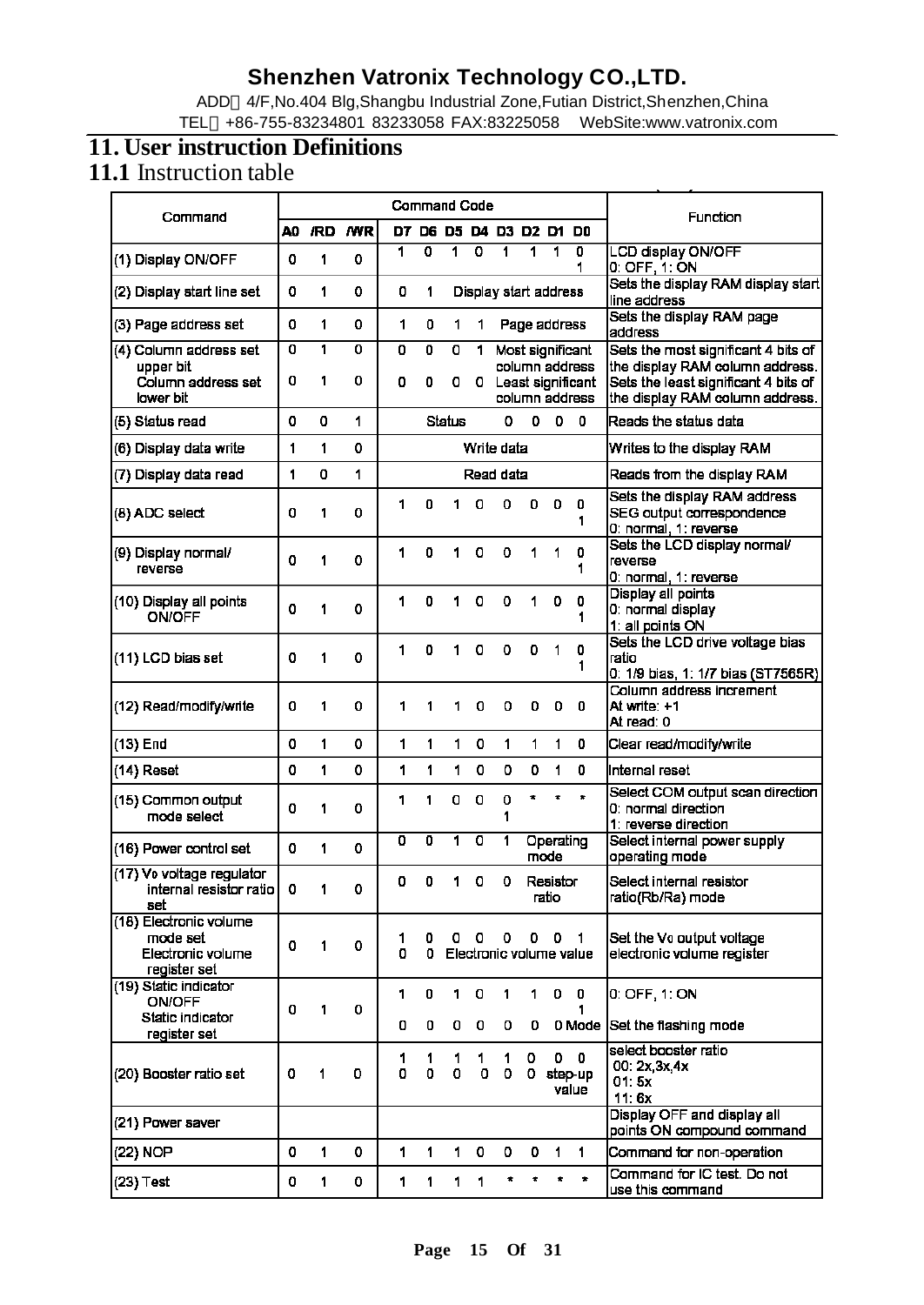ADD 4/F,No.404 Blg,Shangbu Industrial Zone,Futian District,Shenzhen,China TEL +86-755-83234801 83233058 FAX:83225058 WebSite:www.vatronix.com

### **11.2** Instruction Description

**1) Display ON / OFF** Turns the Display ON or OFF

| <b>RS</b> | RW DB7 DB6 DB5 DB4 DB3 DB2 DB1 DB0 |  |  |  |  |
|-----------|------------------------------------|--|--|--|--|
|           |                                    |  |  |  |  |

 $DOM = 1$ : display ON

 $DOM = 0$ : display OFF

#### **2) Initial Display Line**

**Sets the line address of display RAM to determine the Initial Display Line.The top row (COM0 when SHL= L, COM63 when SHL = H) of LCD panel.**

|  | RW DB7 DB6 DB5 DB4 DB3 DB2 DB1 DB0 |  |  |  |  |
|--|------------------------------------|--|--|--|--|
|  |                                    |  |  |  |  |

| ST <sub>5</sub> | ST <sub>4</sub> | ST <sub>3</sub> | ST <sub>2</sub> | ST <sub>1</sub> | ST <sub>0</sub> | Line address |
|-----------------|-----------------|-----------------|-----------------|-----------------|-----------------|--------------|
|                 |                 |                 |                 |                 |                 |              |
|                 |                 |                 |                 |                 |                 |              |
|                 |                 |                 |                 |                 |                 |              |
|                 |                 |                 |                 |                 |                 | 62           |
|                 |                 |                 |                 |                 |                 | ΟĽ           |

#### **3) Set Page Address**

Sets the Page Address of display data RAM from the microprocessor into the Page Address register. Any RAM data bit can be accessed when its Page Address and column address are specified. Along with the column address, the Page Address defines the address of the display RAM to write or read display data. Changing the Page Address doesn't effect to the display status.

|  |  | RW DB7 DB6 DB5 DB4 DB3 DB2 DB1 DB0 |  |  |
|--|--|------------------------------------|--|--|
|  |  |                                    |  |  |

| P <sub>2</sub> | P <sub>2</sub> | ח | D | Page address |
|----------------|----------------|---|---|--------------|
|                |                |   |   |              |
|                |                |   |   |              |
|                |                |   |   |              |
|                |                |   |   |              |
|                |                |   |   |              |

#### **4) Set Column Address**

Sets the Column Address of display RAM from the microprocessor into the Column Address register. Along with the Column Address, the Column Address defines the address of the display RAM to write or read display data. When the microprocessor reads or writes display data to or from display RAM, Column Addresses are automatically increased.

#### **Set Column Address MSB**

| RW.           |  | DB7 DB6 DB5 DB4 DB3 DB2 DB1 |  | D <sub>R0</sub> |
|---------------|--|-----------------------------|--|-----------------|
| $\Box$ $\Box$ |  |                             |  |                 |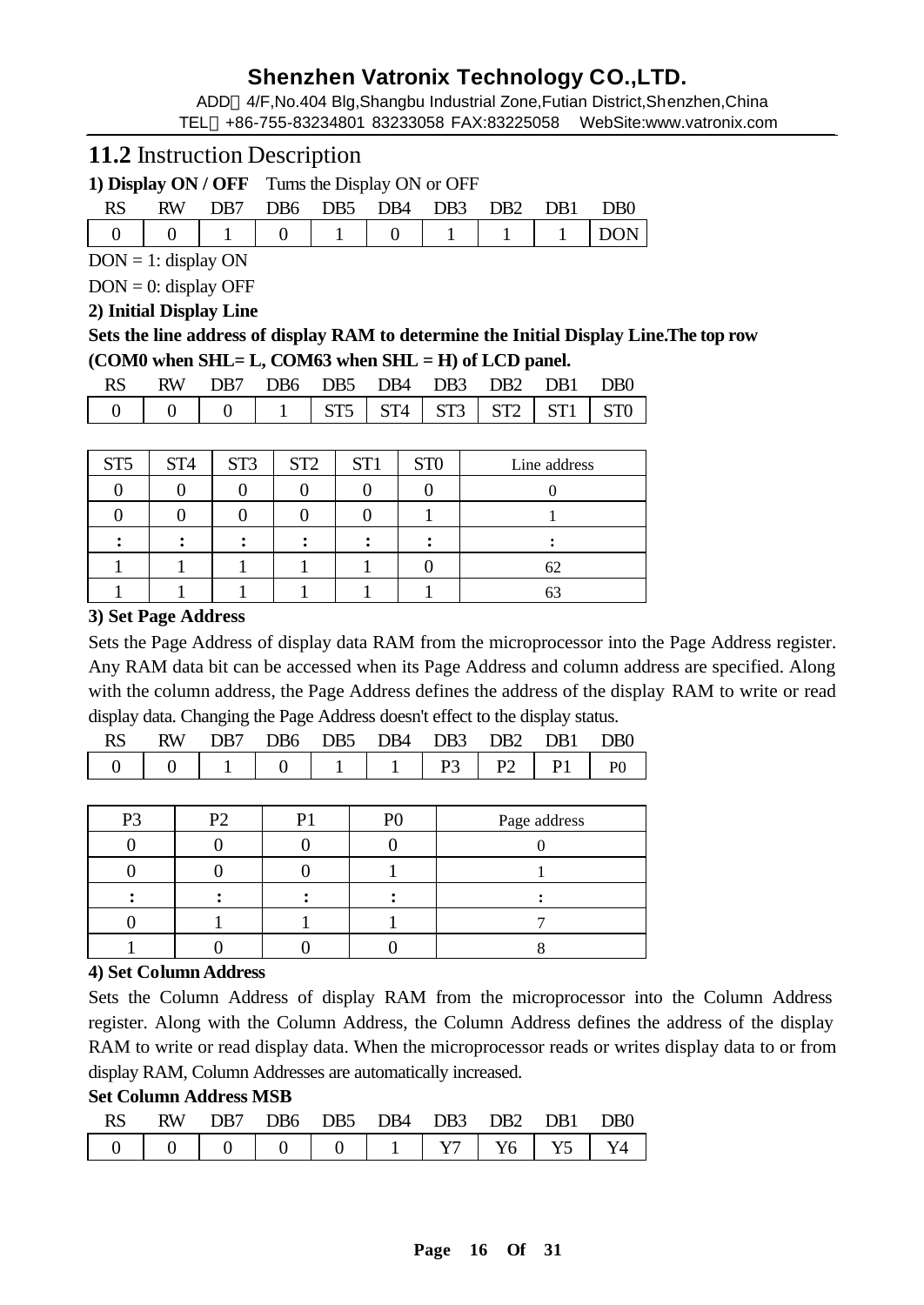ADD 4/F,No.404 Blg,Shangbu Industrial Zone,Futian District,Shenzhen,China TEL +86-755-83234801 83233058 FAX:83225058 WebSite:www.vatronix.com

|           | <b>Set Column Address LSB</b> |                  |                 |                   |                 |                   |                 |                 |                             |
|-----------|-------------------------------|------------------|-----------------|-------------------|-----------------|-------------------|-----------------|-----------------|-----------------------------|
| <b>RS</b> | <b>RW</b>                     | D <sub>B</sub> 7 | D <sub>B6</sub> | DB <sub>5</sub>   | DB <sub>4</sub> | DB <sub>3</sub>   | DB <sub>2</sub> | D <sub>B1</sub> | D <sub>B</sub> <sup>0</sup> |
|           | $\mathbf{0}$                  | 0                | 0               | 0                 | $\overline{0}$  | Y3                | Y2              | Y1              | Y0                          |
|           |                               |                  |                 |                   |                 |                   |                 |                 |                             |
| Y7        | Y <sub>6</sub>                | Y5               | Y4              | Y3                | Y2              | Y1                | Y0              | Column ddress   |                             |
|           | 0                             |                  | 0               | 0                 | $\Omega$        | $\Omega$          | 0               |                 |                             |
|           | 0                             | 0                | 0               | $\mathbf{\Omega}$ | $\Omega$        | $\mathbf{\Omega}$ |                 |                 |                             |
|           |                               |                  |                 |                   |                 |                   |                 |                 |                             |
|           |                               |                  | 0               |                   | 0               |                   | 0               | 130             |                             |
|           |                               |                  |                 |                   |                 |                   |                 | 131             |                             |

#### **5) Read Status (For parallel interface only)**

Indicates the internal status of the LCM

| RW. | DB7 | DB6 | DB5 DB4 DB3 DB2 DB1 DB0         |  |  |  |
|-----|-----|-----|---------------------------------|--|--|--|
|     |     |     | $1$ BUSY ADC ON/OFF AST 0 0 0 0 |  |  |  |

| Flag        | Description                                                                                                                                           |
|-------------|-------------------------------------------------------------------------------------------------------------------------------------------------------|
| <b>BUSY</b> | The device is busy when internal operation or reset. Any instruction is rejected until<br>BUSY goes Low.<br>0: chip is active, 1: chip is being busy. |
| ADC         | Indicates the relationship between RAM column address and segment driver<br>0: reverse direction (SEG131? SEG0), 1: normal direction (SEG0? SEG131)   |
| ON/OFF      | Indicates display ON/OFF status<br>0: display ON, 1: display OFF                                                                                      |
| /RST        | Indicates the initialization is in progress by /RST signal<br>0: chip is active, 1: chip is being reset                                               |

#### **6) Write Display Data**

8-bit data of display data from the microprocessor can be written to the RAM location specified by the column address and page address. The column address is increased by 1 automatically so that the microprocessor can continuously write data to the addressed page.

| RS                   | RW | DB7 |            | DB6 DB5 DB4                     |           | DB3 DB2 |                 | - DB1 | DB <sub>0</sub> |  |  |
|----------------------|----|-----|------------|---------------------------------|-----------|---------|-----------------|-------|-----------------|--|--|
|                      |    |     | Write data |                                 |           |         |                 |       |                 |  |  |
| 7) Read Display Data |    |     |            |                                 |           |         |                 |       |                 |  |  |
| RS                   | RW | DB7 |            | DB <sub>6</sub> DB <sub>5</sub> | DB4 DB3   |         | DB <sub>2</sub> | - DB1 | DB <sub>0</sub> |  |  |
|                      |    |     |            |                                 | Read data |         |                 |       |                 |  |  |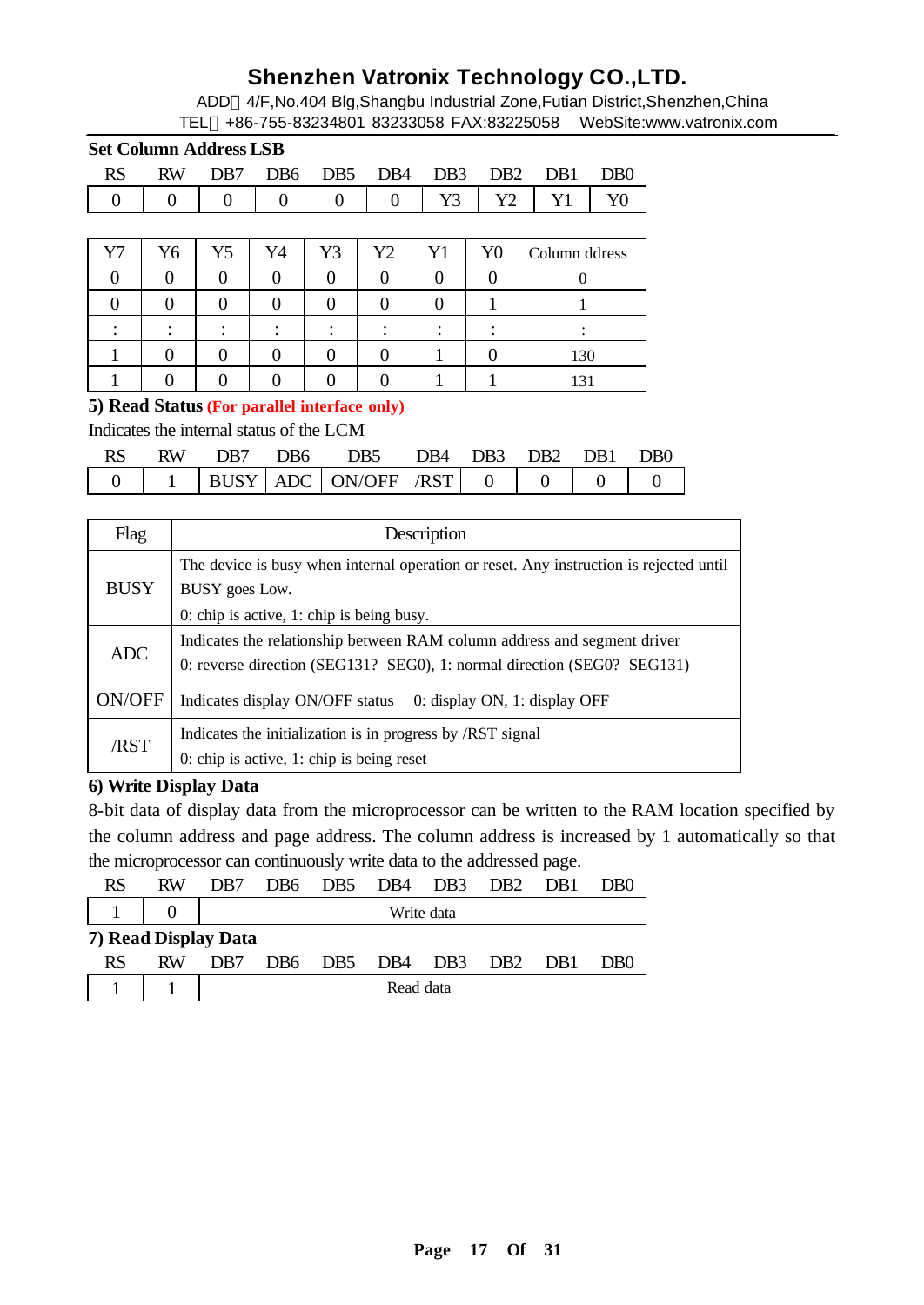ADD 4/F,No.404 Blg,Shangbu Industrial Zone,Futian District,Shenzhen,China TEL +86-755-83234801 83233058 FAX:83225058 WebSite:www.vatronix.com



**Figure 6. Sequence for Writing Display Data Figure7. Sequence for Reading Display Data**

#### **8) ADC Select (Segment Driver Direction Select)**

Changes the relationship between RAM column address and segment driver. The direction of segment driver output pins can be reversed by software. This makes IC layout flexible in LCD module assembly.

| <b>RW</b> | DB7 - |  | DB6 DB5 DB4 DB3 DB2 DB1 DB0   |  |  |
|-----------|-------|--|-------------------------------|--|--|
|           |       |  | 1 1 0 1 1 0 0 0 0 0 0 0 0 0 0 |  |  |

 $ADC = 0$ : normal direction (SEG0? SEG131)

ADC = 1: reverse direction (SEG131? SEG0)

#### **9) Reverse Display ON / OFF**

Reverses the display status on LCD panel without rewriting the contents of the display data RAM.

|  | DB7 |  | DB6 DB5 DB4 DB3 DB2 DB1             |  | D <sub>R0</sub> |
|--|-----|--|-------------------------------------|--|-----------------|
|  |     |  | 0   1   0   1   0   0   1   1   REV |  |                 |

| <b>REV</b>    | RAM bit data $=$ "1"         | RAM bit data $=$ "0"         |
|---------------|------------------------------|------------------------------|
| ()(normal)    | LCD pixel is illuminated     | LCD pixel is not illuminated |
| $0$ (reverse) | LCD pixel is not illuminated | LCD pixel is illuminated     |

#### **10) Entire Display ON / OFF**

Forces the whole LCD points to be turned on regardless of the contents of the display data RAM. At this time, the contents of the display data RAM are held. This instruction has priority over the reverse display ON / OFF instruction.

|  |  | RS RW DB7 DB6 DB5 DB4 DB3 DB2 DB1 DB0 |  |  |
|--|--|---------------------------------------|--|--|
|  |  |                                       |  |  |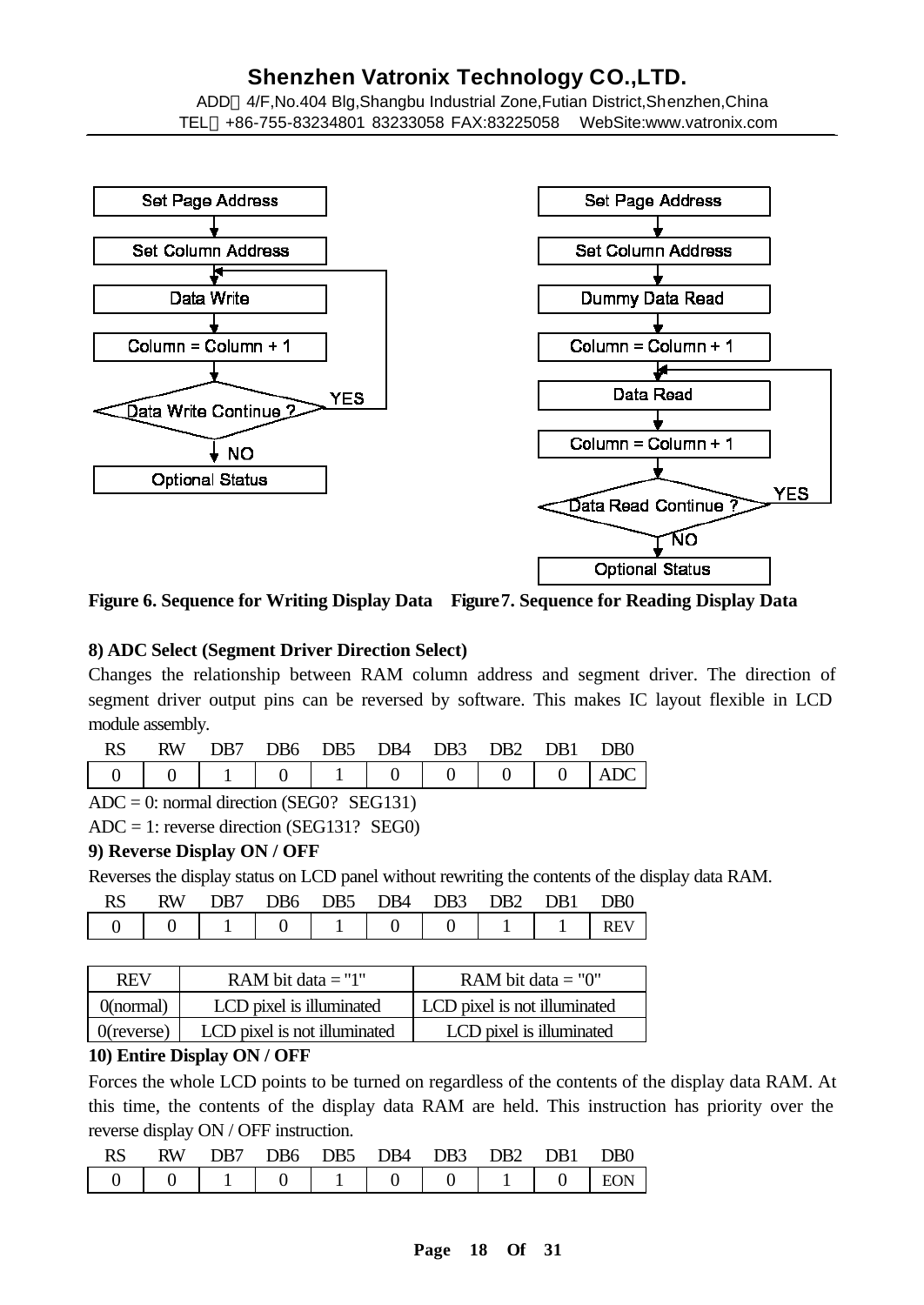ADD 4/F,No.404 Blg,Shangbu Industrial Zone,Futian District,Shenzhen,China

TEL +86-755-83234801 83233058 FAX:83225058 WebSite:www.vatronix.com

 $EON = 0$ : normal display

 $EON = 1$ : entire display ON

#### **11) Select LCD Bias**

Selects LCD bias ratio of the voltage required for driving the LCD.

| <b>RS</b> | <b>RW</b> | DB7 |  | DB6 DB5 DB4 DB3 DB2 DB1 |  | D <sub>B</sub> O |
|-----------|-----------|-----|--|-------------------------|--|------------------|
|           |           |     |  |                         |  | <b>Bias</b>      |

Bias = 0:  $1/9$  Duty Bias = 1:  $1/7$  Duty

### **12) Set Modify-Read**

This instruction stops the automatic increment of the column address by the read display data instruction, but the column address is still increased by the write display data instruction. And it reduces the load of microprocessor when the data of a specific area is repeatedly changed during cursor blinking or others. This mode is canceled by the reset Modify-read instruction.

| <b>RS</b> | RW. |  | DB7 DB6 DB5 DB4 DB3 DB2 DB1 |  | D <sub>R0</sub> |
|-----------|-----|--|-----------------------------|--|-----------------|
|           |     |  |                             |  |                 |

### **13) Reset Modify-Read**

This instruction cancels the Modify-read mode, and makes the column address return to its initial value just before the set Modify-read instruction is started.

| KS. | <b>RW</b> | DB7 |  | DB6 DB5 DB4 DB3 |  | DR <sub>2</sub> DR <sub>1</sub> | D <sub>B</sub> 0 |
|-----|-----------|-----|--|-----------------|--|---------------------------------|------------------|
|     |           |     |  |                 |  |                                 |                  |



 **Figure 8. Sequence for Cursor Display**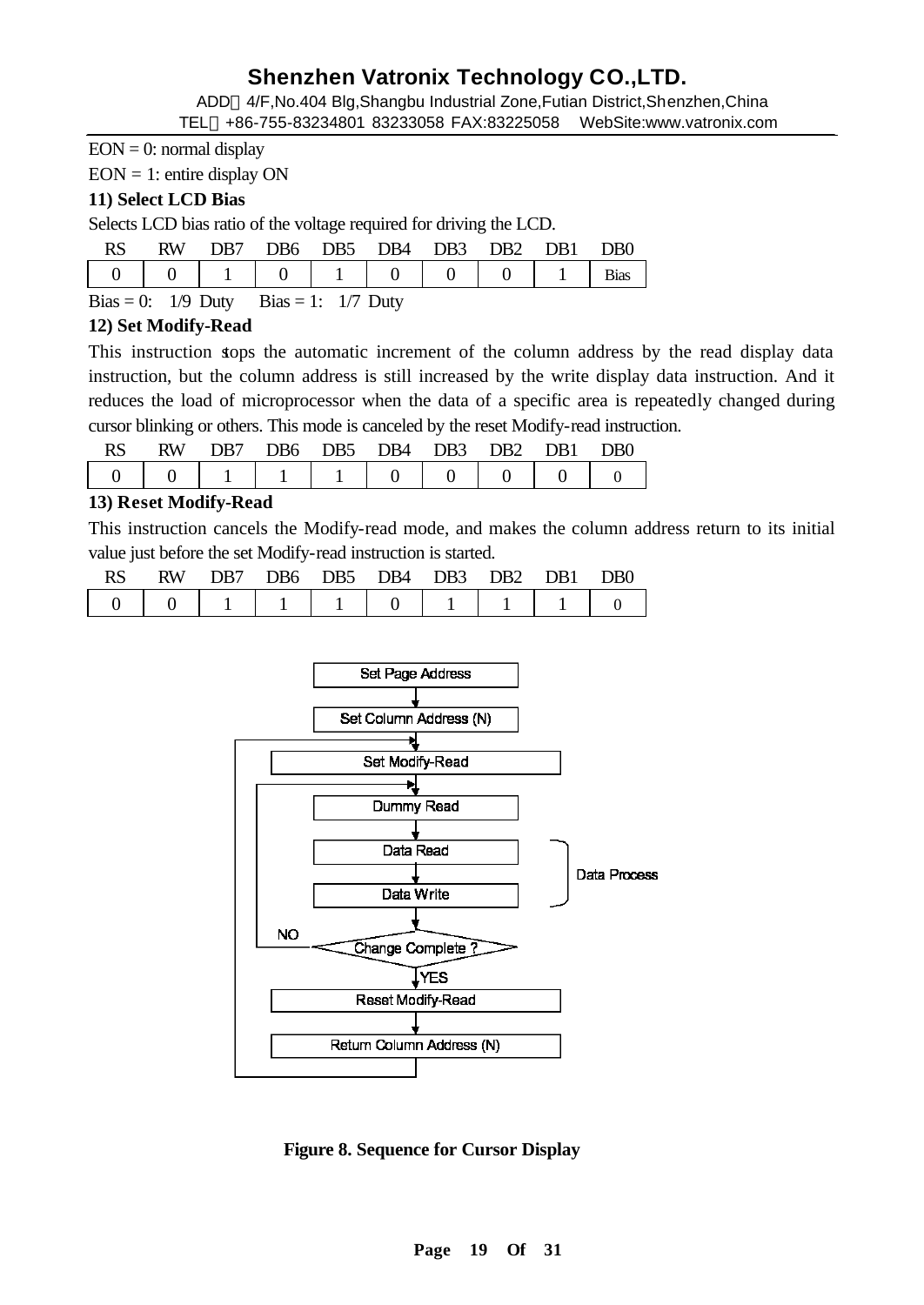ADD 4/F,No.404 Blg,Shangbu Industrial Zone,Futian District,Shenzhen,China

#### TEL +86-755-83234801 83233058 FAX:83225058 WebSite:www.vatronix.com

#### **14) Reset**

This instruction resets initial display line, column address, page address, and common output status select to their initial status, but dose not affect the contents of display data RAM. This instruction cannot initialize the LCD power supply, which is initialized by the /RST pin.

| RW | DB7. |  | DB6 DB5 DB4 DB3 DB2 DB1 |  | D <sub>R0</sub> |
|----|------|--|-------------------------|--|-----------------|
|    |      |  | 1 1 1 1 1 1 0 1 0       |  |                 |

#### **15) SHL Select (Common Output Mode Select)**

COM output scanning direction is selected by this instruction which determines the LCD driver output status. \*: Don't care

| RW | DR7          |  | DB6 DB5 DB4 DB3 DB2 DB1 |  | DB0 |
|----|--------------|--|-------------------------|--|-----|
|    | $-1$ 1 1 0 0 |  | $\sim$ SHI I            |  |     |

 $SHL = 0$ : normal direction (COM0 COM63)

 $SHL = 1$ : reverse direction (COM63 COM0)

#### **16) Power Control**

Selects one of eight power circuit functions by using 3-bit register. An external power supply and part of internal power supply functions can be used simultaneously.

| <b>RS</b> |  |  | RW DB7 DB6 DB5 DB4 DB3 DB2 DB1 DB0 |  |  |
|-----------|--|--|------------------------------------|--|--|
|           |  |  |                                    |  |  |

| VC | VR. | /F | Page address                              |
|----|-----|----|-------------------------------------------|
|    |     |    | Internal voltage converter circuit is OFF |
|    |     |    | Internal voltage converter circuit is ON  |
|    |     |    | Internal voltage regulator circuit is OFF |
|    |     |    | Internal voltage regulator circuit is ON  |
|    |     |    | Internal voltage follower circuit is OFF  |
|    |     |    | Internal voltage follower circuit is ON   |

#### **17) Regulator Resistor Select**

Selects resistance ratio of the internal resistor used in the internal voltage regulator. See voltage regulator section in power supply circuit. Refer to the following table.

| RW. |  | DB7 DB6 DB5 DB4 DB3 DB2 DB1 DB0 |  |  |
|-----|--|---------------------------------|--|--|
|     |  |                                 |  |  |

| R2 | R1 | R <sub>0</sub> | $(1 + Rb / Ra)$ ratio |
|----|----|----------------|-----------------------|
|    |    |                | 3.0                   |
|    |    |                | 3.5                   |
|    |    |                | 4.0                   |
|    |    |                | 4.5                   |
|    |    |                | 5.0 (default)         |
|    |    |                | 5.5                   |
|    |    |                | 6.0                   |
|    |    |                | 6.4                   |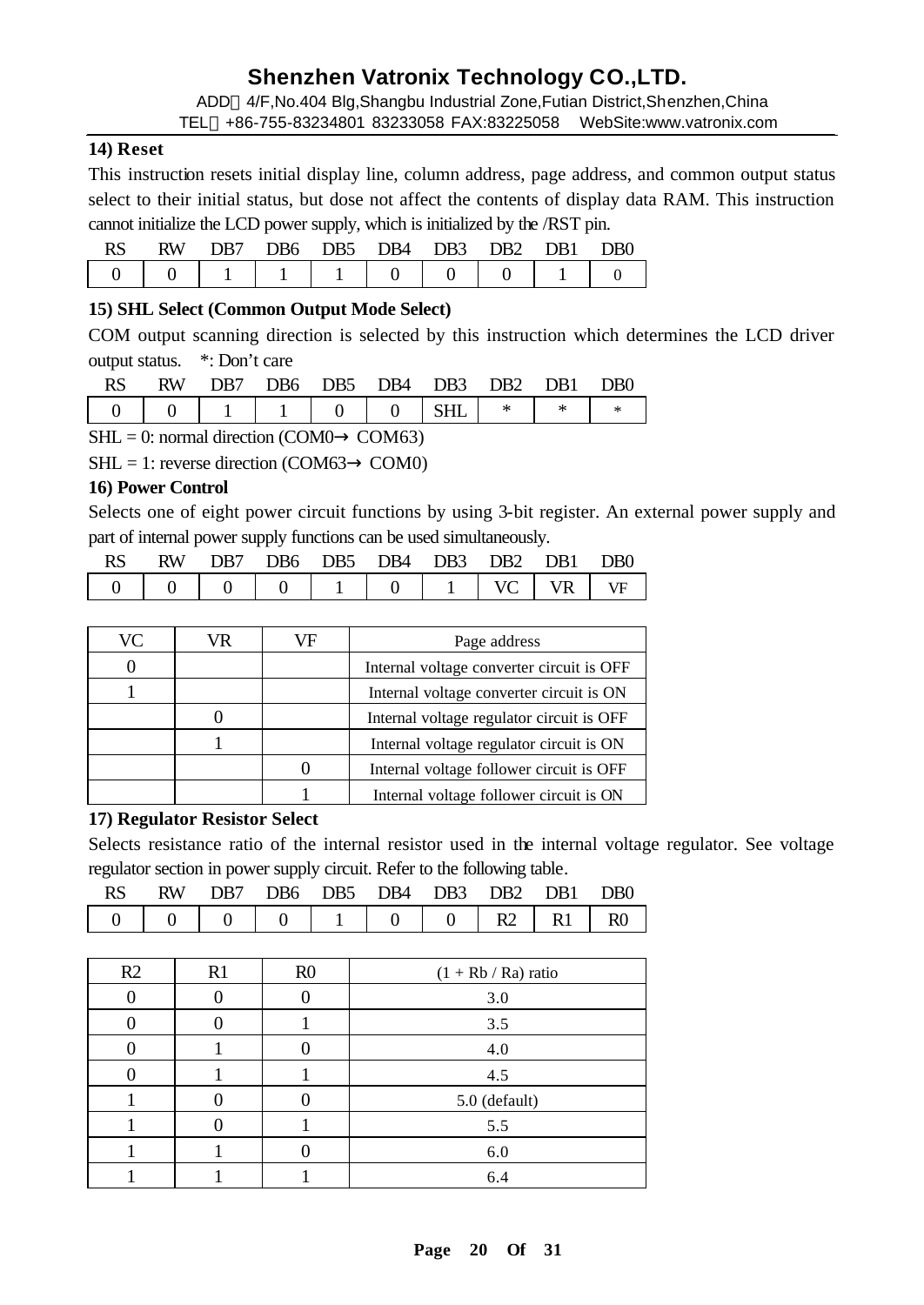ADD 4/F,No.404 Blg,Shangbu Industrial Zone,Futian District,Shenzhen,China TEL +86-755-83234801 83233058 FAX:83225058 WebSite:www.vatronix.com

#### **18) Reference Voltage Select**

Consists of 2-byte instruction. The 1st instruction sets reference voltage mode, the 2 one updates the contents of reference voltage register. After second instruction, reference voltage mode is released.

### **The 1st Instruction: Set Reference Voltage Select Mode**

| RW. | DB7 |  | DB6 DB5 DB4 DB3 DB2 DB1     |  | D <sub>R0</sub> |
|-----|-----|--|-----------------------------|--|-----------------|
|     |     |  | 1 0 1 1 0 1 0 1 0 1 0 0 0 0 |  |                 |

### **The 2nd Instruction: Set Reference Voltage Register**

|  | RW DB7 DB6 DB5 DB4 DB3 DB2 DB1 DB0 |  |  |  |
|--|------------------------------------|--|--|--|
|  |                                    |  |  |  |

| SV <sub>5</sub> | SV <sub>4</sub> | SV <sub>3</sub> | SV <sub>2</sub> | SV1 | SV <sub>0</sub> | Reference voltage<br>parameter (a) | V0      | Contrast |
|-----------------|-----------------|-----------------|-----------------|-----|-----------------|------------------------------------|---------|----------|
|                 | 0               | 0               | 0               | 0   | 0               |                                    | Minimum | Low      |
|                 | 0               | 0               | 0               | 0   |                 |                                    |         |          |
|                 |                 |                 |                 |     |                 |                                    |         |          |
|                 | 0               | 0               | 0               | 0   | $\theta$        | 32 (default)                       |         |          |
|                 |                 |                 |                 |     |                 |                                    |         |          |
|                 |                 |                 |                 |     | 0               | 62                                 |         |          |
|                 |                 |                 |                 |     |                 | 63                                 | Maximum | High     |

#### **19) Set Static Indicator State**

Consists of two bytes instruction. The first byte instruction (set Static Indicator mode) enables the second byte instruction (set Static Indicator register) to be valid. The first byte sets the Static Indicator ON / OFF. When it is ON, the second byte updates the contents of Static Indicator register without issuing any other instruction and this Static Indicator state is released after setting the data of indicator register.

#### **The 1st Instruction: Set Static Indicator Mode (ON / OFF)**

| RW | DR7. |  | DB6 DB5 DB4 DB3             |  | DR <sub>2</sub> DR <sub>1</sub> | D <sub>B</sub> O |
|----|------|--|-----------------------------|--|---------------------------------|------------------|
|    |      |  | $1 0 1 1 0 1 1 0 1 1 1 1 0$ |  |                                 |                  |

 $SM = 0$ : static indicator OFF

 $SM = 1$ : static indicator ON

#### **The 2nd Instruction: Set Static Indicator Register**

| <b>RW</b> | DB7 |  | DB6 DB5 DB4 DB3 DB2 DB1 |  | D <sub>B</sub> O |
|-----------|-----|--|-------------------------|--|------------------|
|           |     |  |                         |  |                  |

| S1                                     | S0 | Status of static indicator output |  |  |  |  |
|----------------------------------------|----|-----------------------------------|--|--|--|--|
|                                        |    | OFF                               |  |  |  |  |
|                                        |    | ON (about 1 second blinking)      |  |  |  |  |
|                                        |    | ON (about 0.5 second blinking)    |  |  |  |  |
|                                        |    | ON (always ON)                    |  |  |  |  |
| <b>20)NOP</b> No Operation Instruction |    |                                   |  |  |  |  |

|  |  | RW DB7 DB6 DB5 DB4 DB3 DB2 DB1 DB0 |  |  |
|--|--|------------------------------------|--|--|
|  |  |                                    |  |  |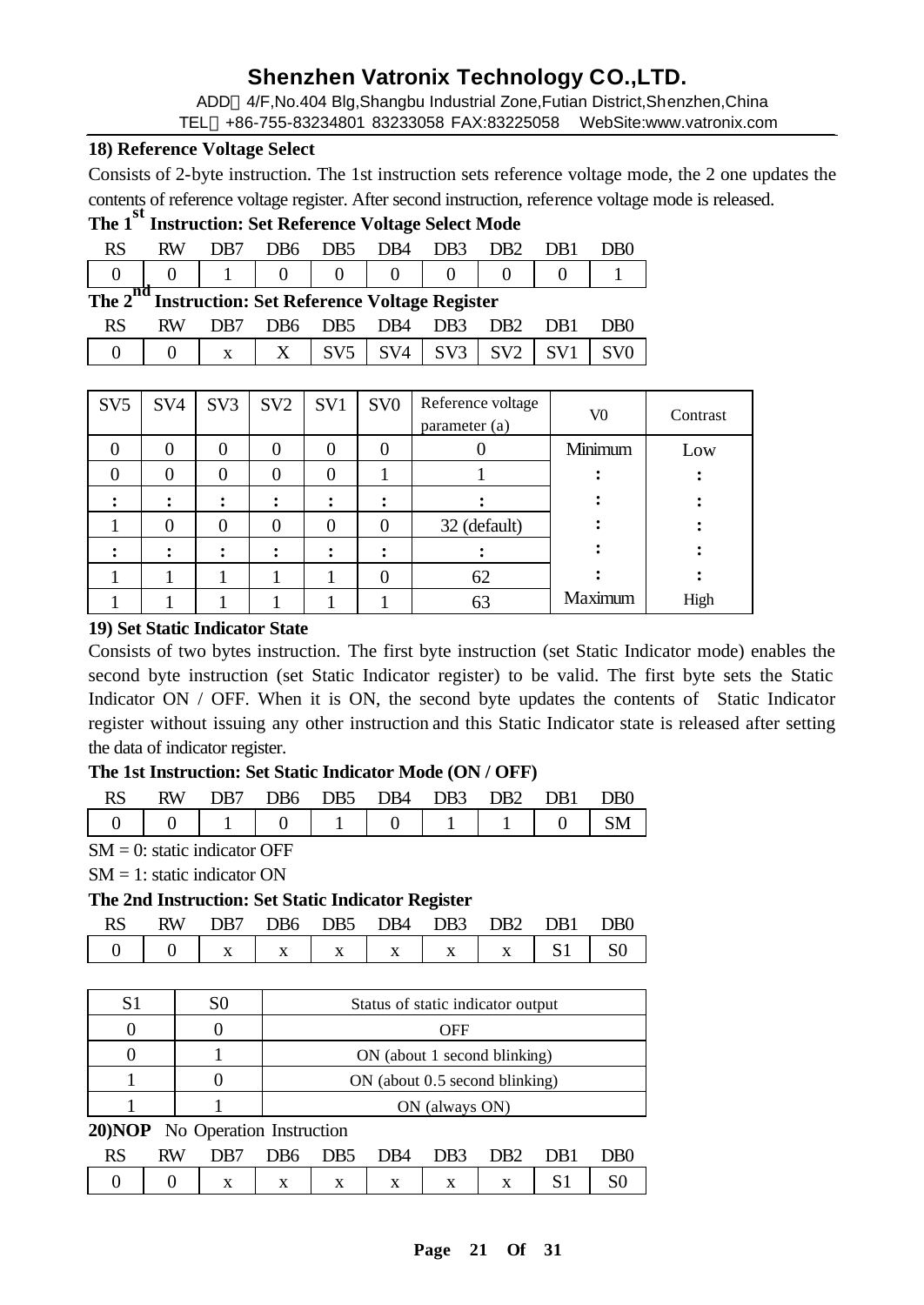ADD 4/F,No.404 Blg,Shangbu Industrial Zone,Futian District,Shenzhen,China TEL +86-755-83234801 83233058 FAX:83225058 WebSite:www.vatronix.com

#### 21) **Power Save (Compound Instruction)**

If the entire display ON/OFF instruction is issued during the display OFF state, ST7565P enters the Power Save status to reduce the power consumption to the static power consumption value. According to the status of static indicator mode, Power Save is entered to one mode of sleep and standby mode. When Static Indicator mode is ON, standby mode is issued. When OFF, sleep mode is issued. Power Save mode is released by the entire display OFF instruction.



Figure 9. Power Save (Compound Instruction)

### **-Sleep Mode**

This stops all operations in the LCD display system, and as long as there are no access from the MPU, the consumption current is reduced to a value near the static current. The internal modes during sleep mode are as follows:

- a. The oscillator circuit and the LCD power supply circuit are halted.VSS level.
- b. All liquid crystal drive circuits are halted, and the segment in common drive outputs output a VSS level.

#### **- Standby Mode**

The duty LCD display system operations are halted and only the static drive system for the indicator continues to operate, providing the minimum required consumption current for the static drive. The internal modes are in the following states during standby mode.

a. The LCD power supply circuits are halted. The oscillator circuit continues to operate.

b. The duty drive system liquid crystal drive circuits are halted and the segment and common driver outputs a VSS level. The static drive system does not operate.

When a reset command is performed while in standby mode, the system enters sleep mode.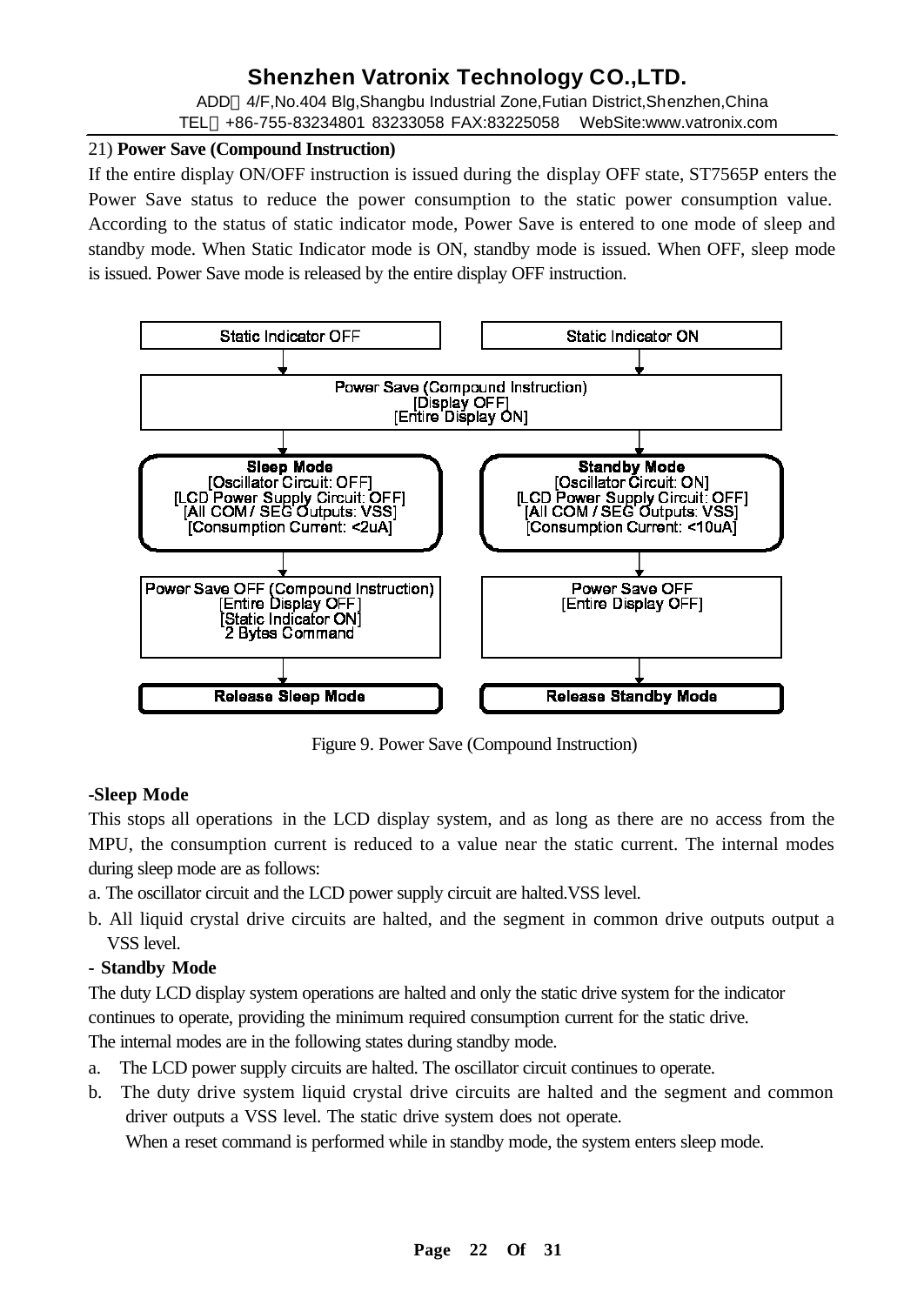ADD 4/F,No.404 Blg,Shangbu Industrial Zone,Futian District,Shenzhen,China TEL +86-755-83234801 83233058 FAX:83225058 WebSite:www.vatronix.com

### **12. Timing Characteristics**

**Read / Write Characteristics (8080-series MPU) (For parallel interface only)**



\*\* tPWL80(W) and tPWL80(R) is specified in the overlapped period when CS1B is low (CS2 is high) and /WR(/RD) is low.

|  | Figure 10. Read / Write Characteristics (8080-series MPU) |  |
|--|-----------------------------------------------------------|--|
|--|-----------------------------------------------------------|--|

|                                         |                   |               |                            |          |      |                          |           | (VDD = 2.4 to 3.6V, Ta = -40 to +85°C) |
|-----------------------------------------|-------------------|---------------|----------------------------|----------|------|--------------------------|-----------|----------------------------------------|
| Item                                    |                   | <b>Signal</b> | Symbol                     | Min.     | Typ. | Max.                     | Unit      | Remark                                 |
| Address setup time<br>Address hold time |                   | RS            | tasso<br>tAH <sub>80</sub> | 0<br>0   |      | $\overline{\phantom{a}}$ | ns        |                                        |
|                                         | System cycle time |               | tCY80                      | 300      |      |                          | <b>ns</b> |                                        |
| Enable Pulse                            | Read              | /RD           | $t$ PWL80 $(R)$            | 120      |      |                          | <b>ns</b> |                                        |
| Low width                               | Write             | /WR           | tPWL80 (W)                 | 60       |      |                          | ns        |                                        |
| Enable Pulse                            | Read              | /RD           | $H$ WH80 $(R)$             | 60       |      | $\blacksquare$           | ns        |                                        |
| High width                              | Write             | /WR           | tPWH80 (W)                 | 60       |      | $\overline{\phantom{0}}$ | <b>ns</b> |                                        |
| Data setup time<br>Data hold time       |                   | DB7           | tDS80<br>tDH80             | 40<br>15 |      | ۰                        | ns        |                                        |
| Read access time                        |                   | To<br>DB0     | tACC80                     |          |      | 140                      |           |                                        |
| Output disable time                     |                   |               | tOD80                      | 10       |      | 100                      | ns        | $CL = 100 pF$                          |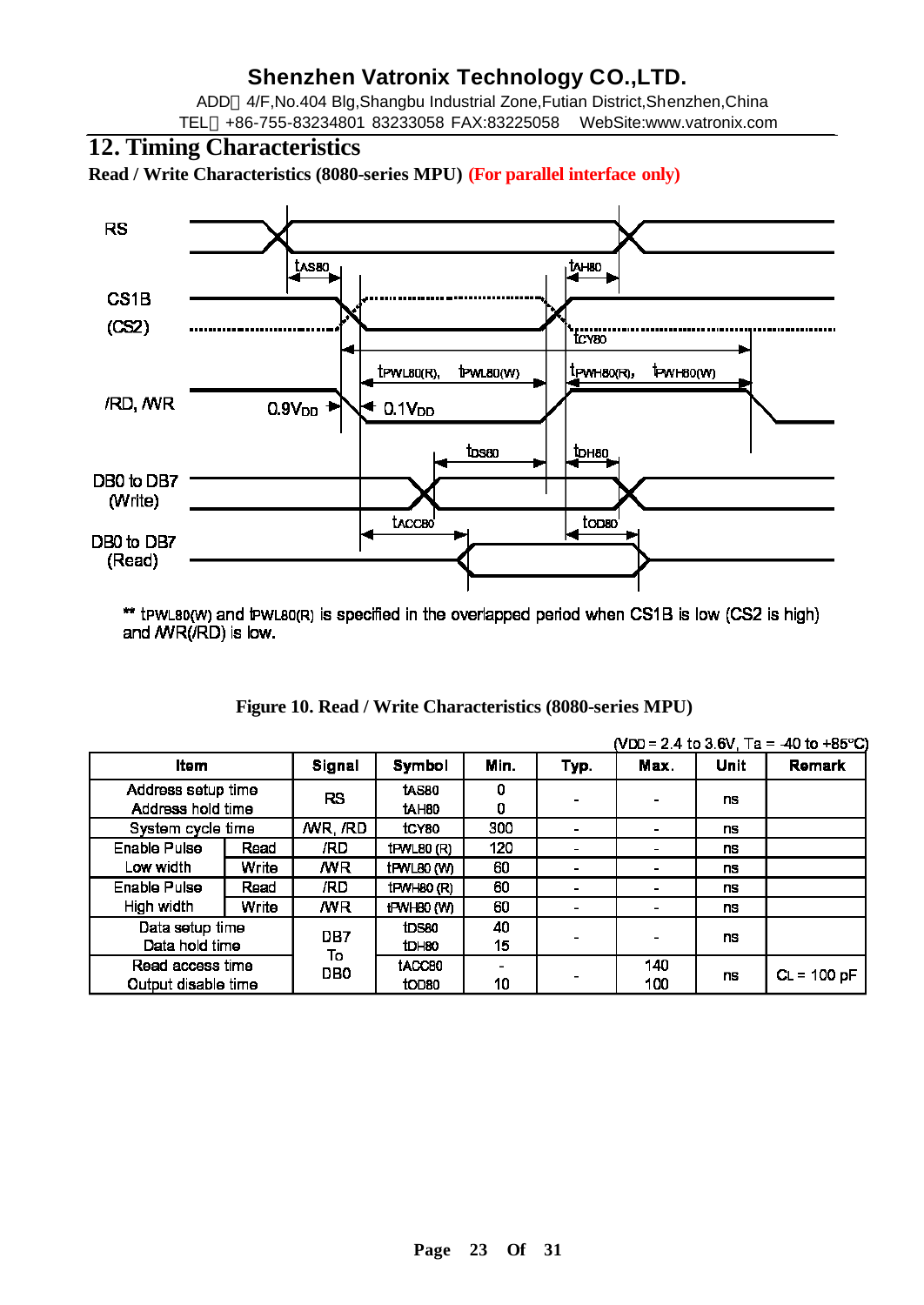ADD 4/F,No.404 Blg,Shangbu Industrial Zone,Futian District,Shenzhen,China TEL +86-755-83234801 83233058 FAX:83225058 WebSite:www.vatronix.com

**Read / Write Characteristics (6800-series Microprocessor)** 

**(For parallel interface only)**



\*\* tPWH68(W) and tPWH68(R) is specified in the overlapped period when CS1B is low (CS2 is high) and E is high.

**Figure 11. Read / Write Characteristics (6800-series Microprocessor)**

|                                                              |       |                       |                         |          |      | (VDD = 2.4 to 3.6V, Ta = -40 to +85°C) |          |               |  |
|--------------------------------------------------------------|-------|-----------------------|-------------------------|----------|------|----------------------------------------|----------|---------------|--|
| Item                                                         |       | Signal                | Symbol                  | Min.     | Typ. | Max.                                   | Unit     | Remark        |  |
| Address setup time<br>Address hold time<br>System cycle time |       | RS.RW<br>E            | tAS68<br>tAH68<br>tCY68 | 300      | ٠    | ÷.                                     | ns<br>ns |               |  |
|                                                              |       |                       |                         |          |      |                                        |          |               |  |
| Enable Pulse<br>High Width                                   | Read  | Ε                     | tPWH68 (R)              | 120      |      |                                        | ns       |               |  |
|                                                              | Write |                       | tPWH68 (W)              | 60       |      |                                        |          |               |  |
| Enable Pulse                                                 | Read  | Ε                     | tPWL68 (R)              | 60       |      |                                        | ns       |               |  |
| Low Width                                                    | Write |                       | tPWL68 (W)              | 60       |      |                                        |          |               |  |
| Data setup time<br>Data hold time                            |       | DB7                   | tDS68<br>tDH68          | 40<br>15 | -    | 溢                                      | ns       |               |  |
| Access time<br>Output disable time                           |       | To<br>DB <sub>0</sub> | tACC68<br>tOD68         | 10       |      | 140<br>100                             | ns       | $CL = 100 pF$ |  |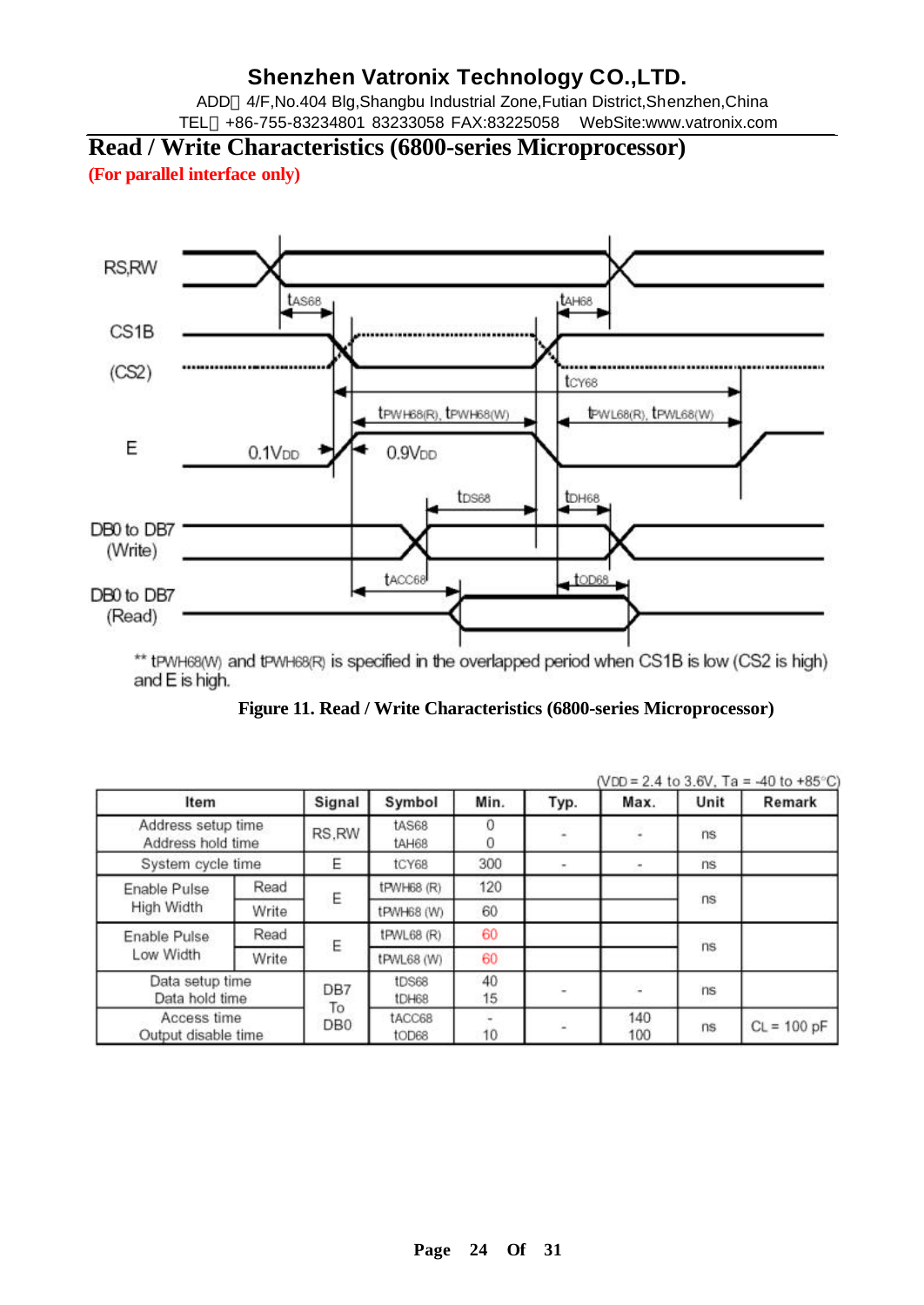ADD 4/F,No.404 Blg,Shangbu Industrial Zone,Futian District,Shenzhen,China TEL +86-755-83234801 83233058 FAX:83225058 WebSite:www.vatronix.com

# **Serial Interface Characteristics**



#### **Figure 12. Serial Interface Characteristics**

| Item                                                                | Signal                    | Symbol                      | Min.              | Typ.        | Max.                                                 | Unit | (VDD = 2.4 to 3.6V, Ta = $-40$ to +85°C)<br>Remark |
|---------------------------------------------------------------------|---------------------------|-----------------------------|-------------------|-------------|------------------------------------------------------|------|----------------------------------------------------|
| Serial clock cycle<br>SCLK high pulse width<br>SCLK low pulse width | DB <sub>6</sub><br>(SCLK) | tcys<br><b>twHS</b><br>twLS | 250<br>100<br>100 | $\,$<br>۰   | $\overline{\phantom{a}}$<br>$\overline{\phantom{a}}$ | ns   |                                                    |
| Address setup time<br>Address hold time                             | <b>RS</b>                 | tASS<br><b>tAHS</b>         | 150<br>150        | ÷           | ۰.                                                   | ns   |                                                    |
| Data setup time<br>Data hold time                                   | DB7<br>(SID)              | tDSS<br>tDHS                | 100<br>100        | ۰           |                                                      | ns   |                                                    |
| CS1B setup time<br>CS1B hold time                                   | CS1B                      | tcss<br>tCHS                | 150<br>150        | $\sim$<br>۰ | $\blacksquare$<br>÷                                  | ns   |                                                    |

# **Reset Input Timing**



**Figure 13. Reset Input Timing**

|                       |                |        |                |                          |                          |      | (VDD = 2.4 to 3.6V, Ta = -40 to +85°C) |
|-----------------------|----------------|--------|----------------|--------------------------|--------------------------|------|----------------------------------------|
| ltem                  | Signal         | Symbol | Min.           | Typ.                     | Max.                     | Unit | Remark                                 |
| Reset low pulse width | <b>RESETB</b>  | trw    | 1.0            | $\overline{\phantom{a}}$ | $\overline{\phantom{a}}$ | μS   |                                        |
| Reset time            | $\blacksquare$ | İR     | $\blacksquare$ | $\overline{\phantom{a}}$ | 1.0                      | μS   |                                        |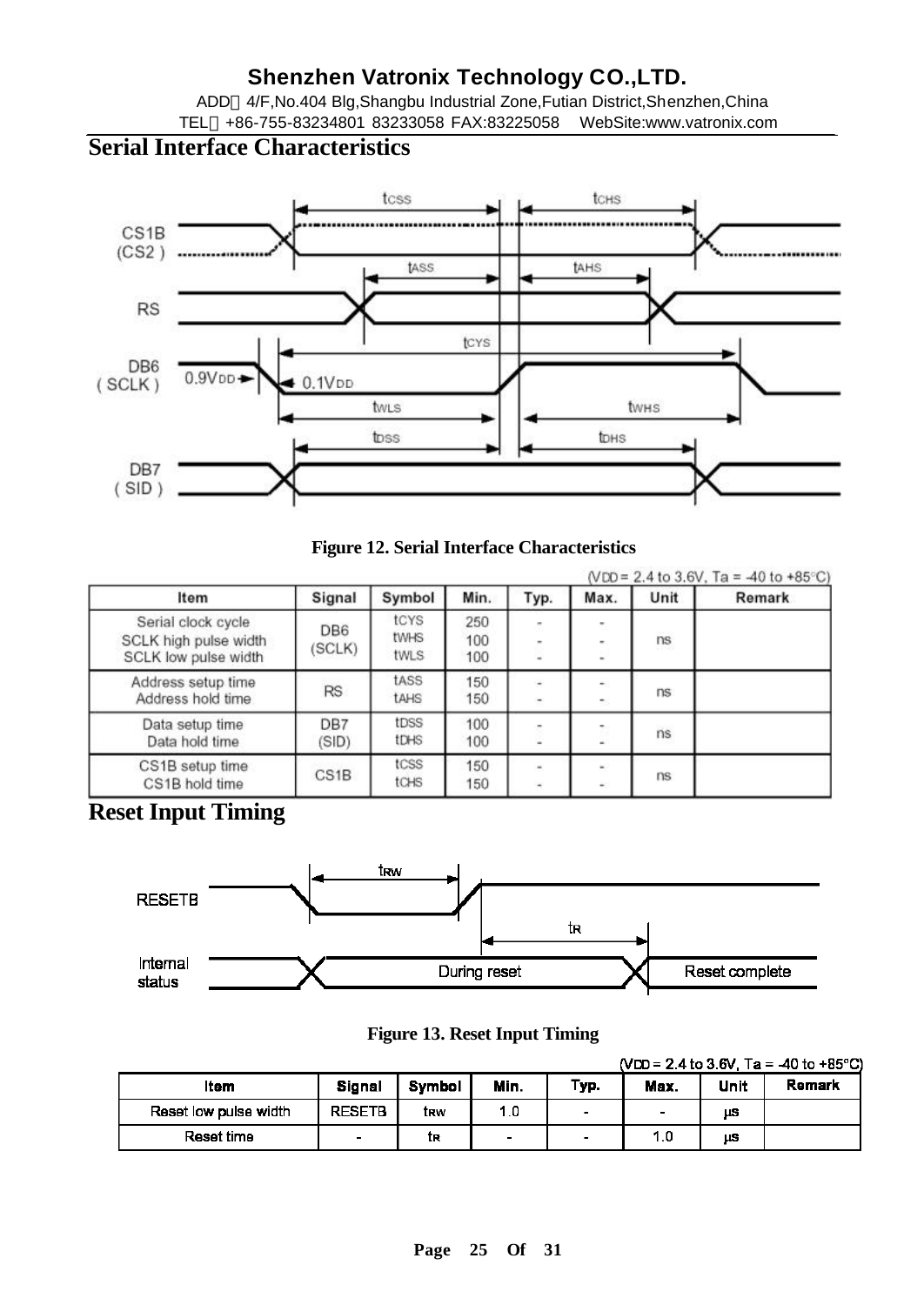ADD 4/F,No.404 Blg,Shangbu Industrial Zone,Futian District,Shenzhen,China TEL +86-755-83234801 83233058 FAX:83225058 WebSite:www.vatronix.com

### **13.Initializing flow chart**

**•** Referential Instruction Setup Flow (1)



**Figure 14. Initializing with the Built-in Power Supply Circuits interface mode**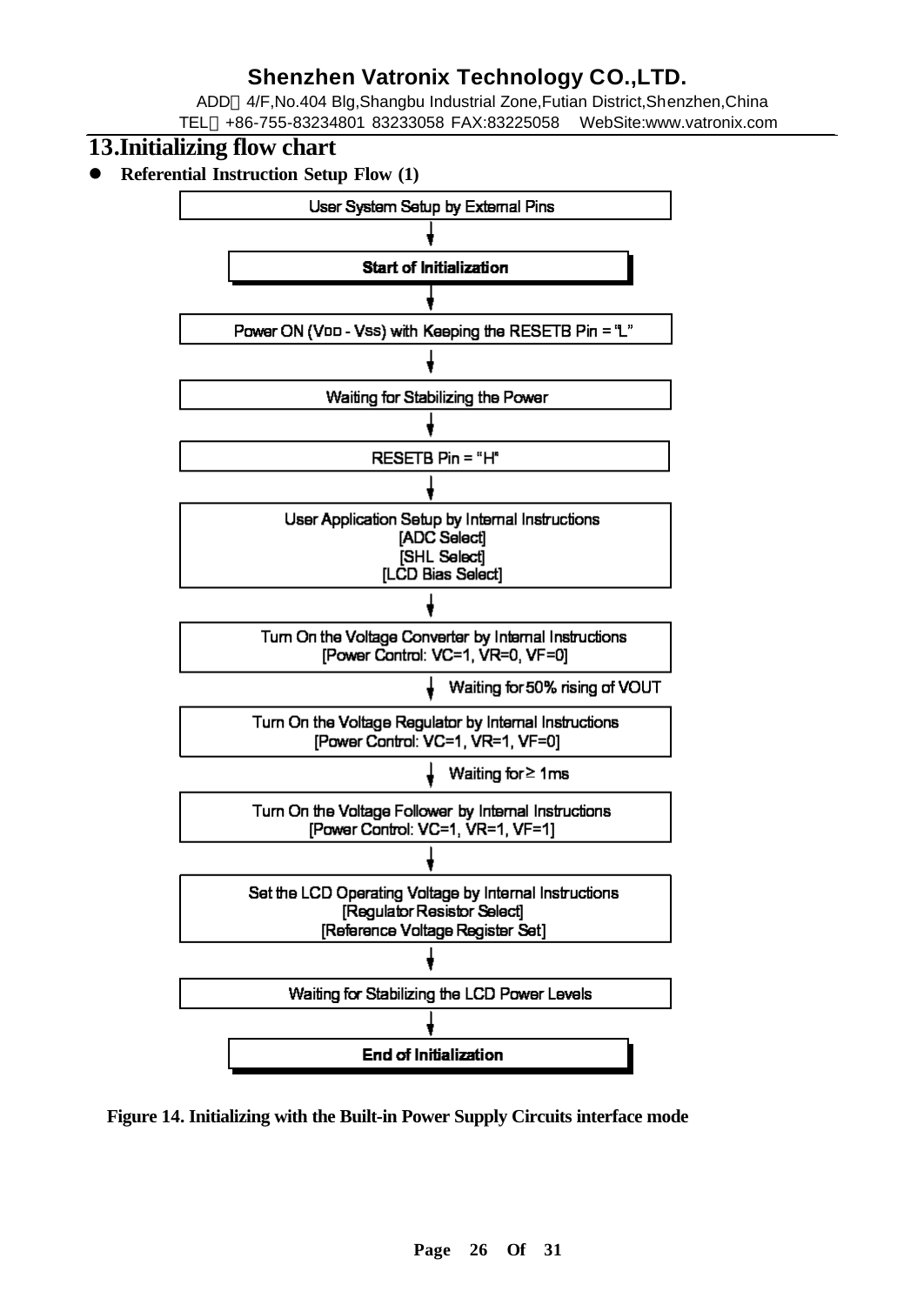ADD 4/F,No.404 Blg,Shangbu Industrial Zone,Futian District,Shenzhen,China TEL +86-755-83234801 83233058 FAX:83225058 WebSite:www.vatronix.com

#### l **Referential Instruction Setup Flow (2)**



**Figure 15. Initializing without the Built-in Power Supply Circuits**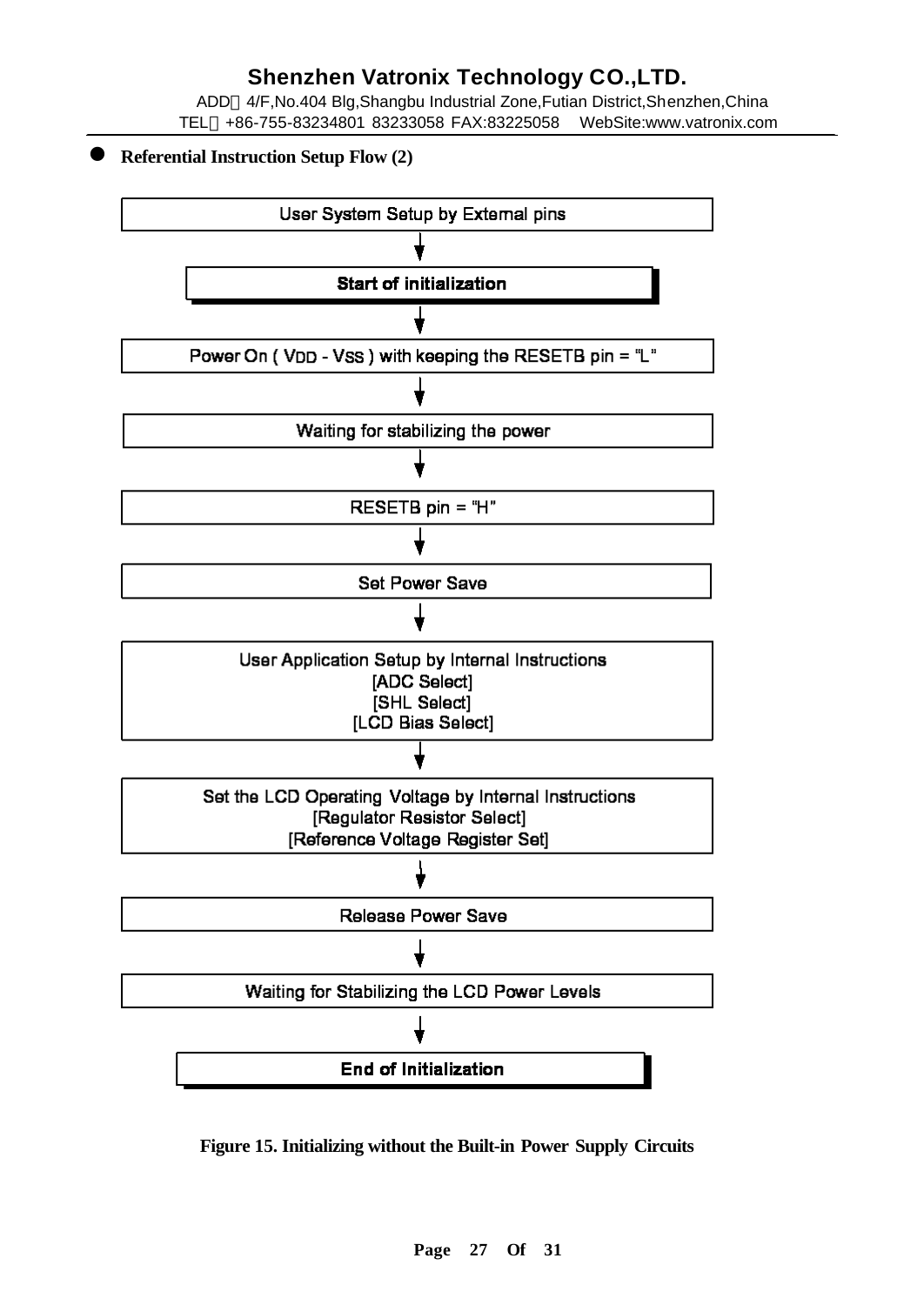ADD 4/F,No.404 Blg,Shangbu Industrial Zone,Futian District,Shenzhen,China TEL +86-755-83234801 83233058 FAX:83225058 WebSite:www.vatronix.com

**• Referential Instruction Setup Flow (3)** 



**Figure 16. Data Displaying**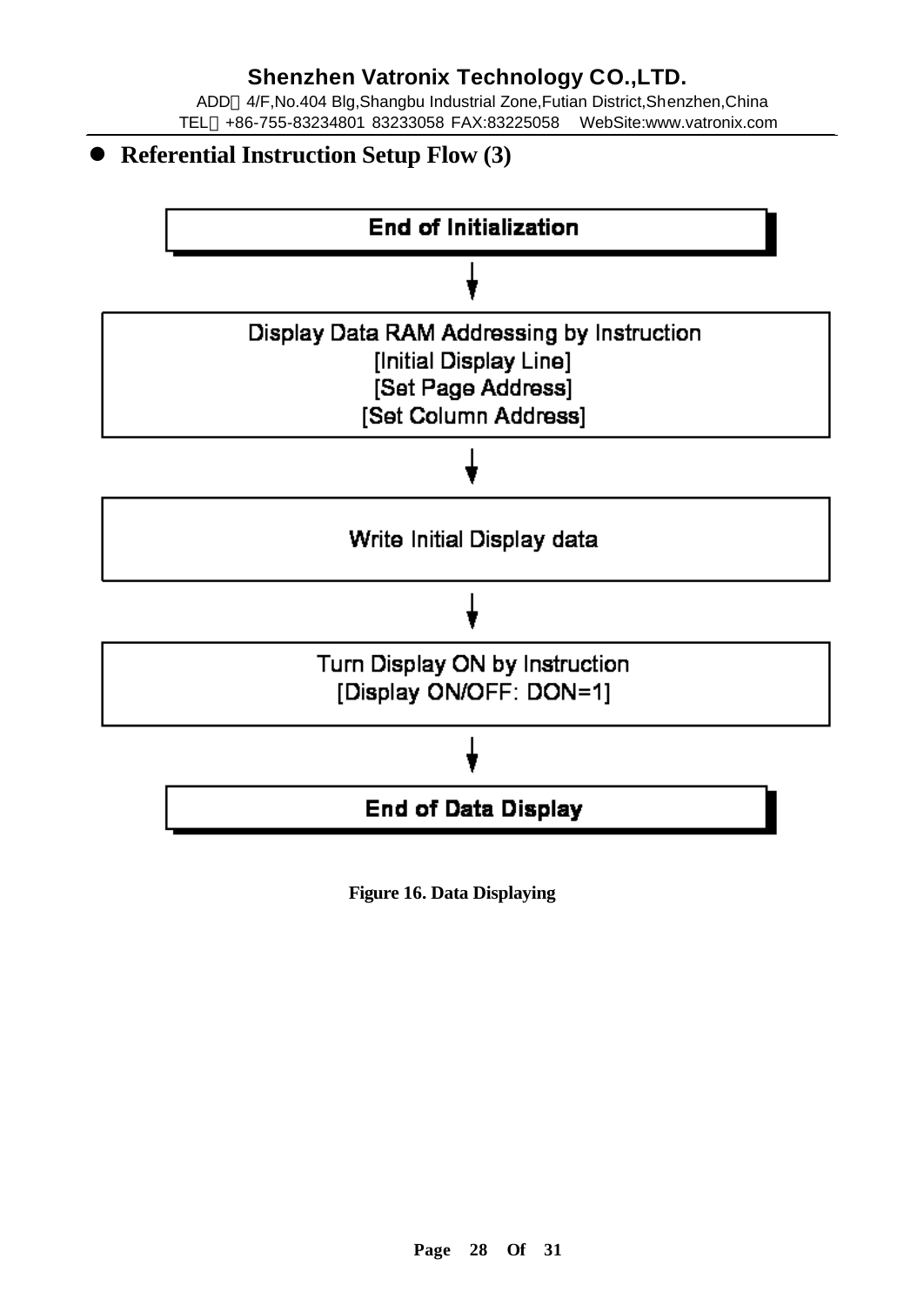ADD 4/F,No.404 Blg,Shangbu Industrial Zone,Futian District,Shenzhen,China TEL +86-755-83234801 83233058 FAX:83225058 WebSite:www.vatronix.com

**• Referential Instruction Setup Flow (4) Optional Status** Turn Display OFF by Instruction [Display ON/OFF: DON=0] Tum Off the Voltage Regulator by Internal Instructions [Power Control: VC=1, VR=0, VF=1] Waiting for  $\geq$  50ms Turn Off the Voltage Follower by Internal Instructions [Power Control: VC=1, VR=0, VF=0] Waiting for  $\geq 1$  ms Turn Off the Voltage Converter by Internal Instructions [Power Control: VC=0, VR=0, VF=0] Waiting for  $\geq 1$  ms Power OFF (VDD-VSS)

**Figure 17. Power OFF**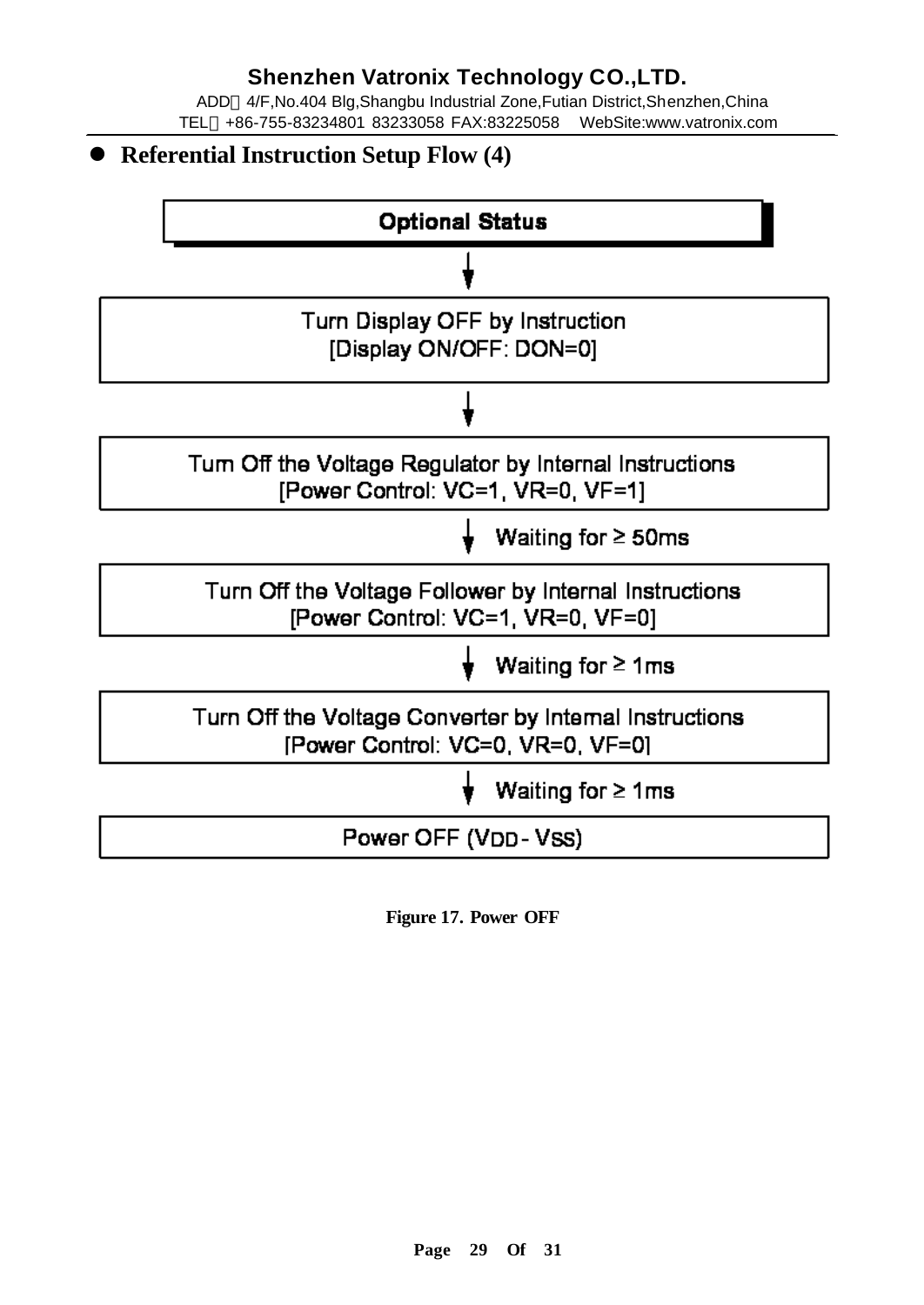ADD 4/F,No.404 Blg,Shangbu Industrial Zone,Futian District,Shenzhen,China TEL +86-755-83234801 83233058 FAX:83225058 WebSite:www.vatronix.com

### **14. Display Data RAM Map**